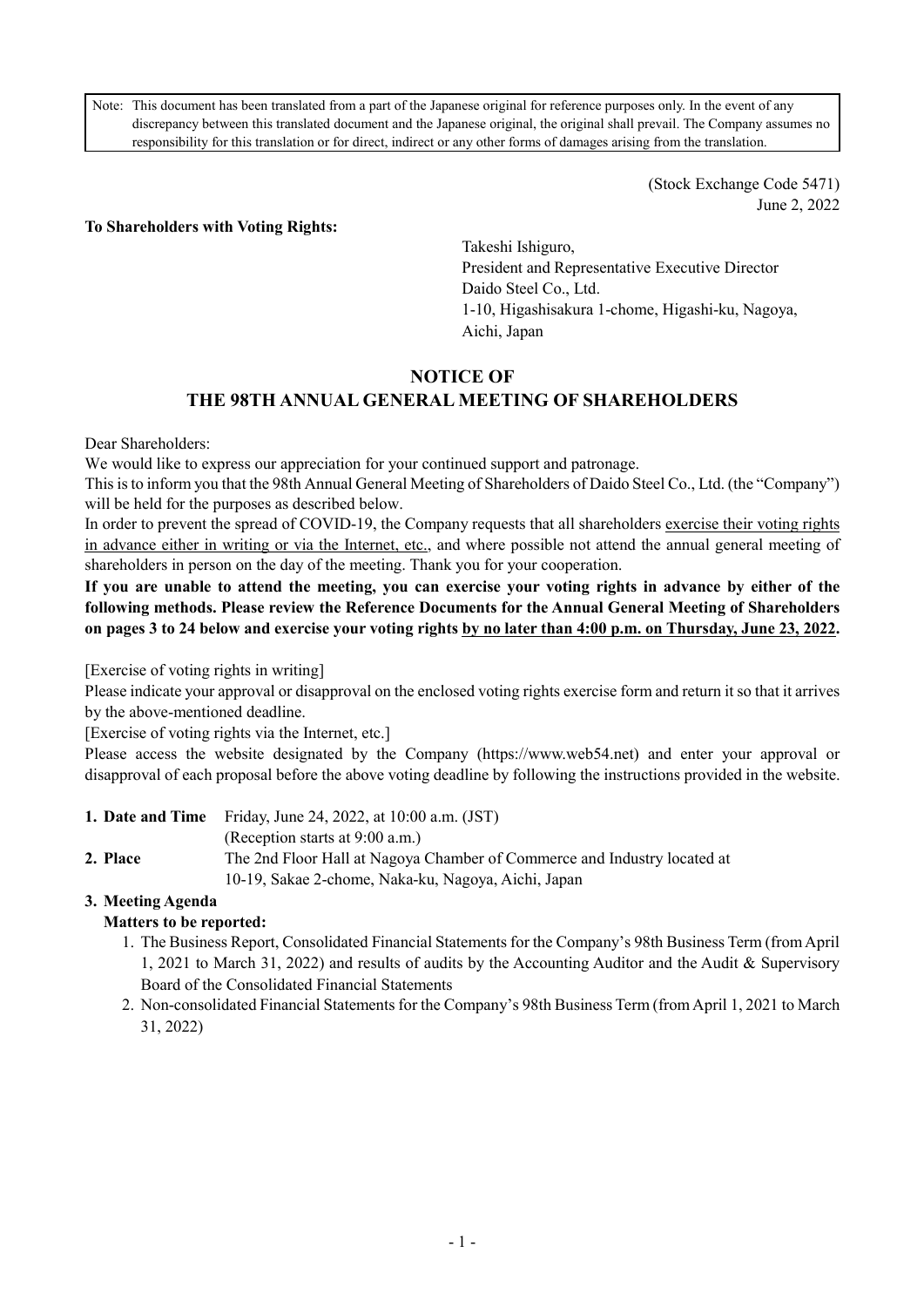#### **Proposals to be resolved:**

| Proposal No. 1        | Appropriation of Surplus                                                             |
|-----------------------|--------------------------------------------------------------------------------------|
| <b>Proposal No. 2</b> | Partial Amendment to the Articles of Incorporation                                   |
| Proposal No. 3        | Election of Ten Directors (Excluding Directors Who Are Audit & Supervisory Committee |
|                       | Members)                                                                             |
| Proposal No. 4        | Election of Three Directors Who Are Audit & Supervisory Committee Members            |
| Proposal No. 5        | Election of One Director Who Is a Substitute Audit & Supervisory Committee Member    |
| Proposal No. 6        | Determination of Amount of Remuneration for Directors (Excluding Those Who Are       |
|                       | Audit & Supervisory Committee Members)                                               |
| Proposal No. 7        | Determination of Amount of Remuneration of Directors Who Are Audit & Supervisory     |
|                       | <b>Committee Members</b>                                                             |
| Proposal No. 8        | Payment of Bonuses to Directors                                                      |

#### **4. Others**

- (1) If voting rights are not exercised in writing to indicate either approval or disapproval for each proposal, it will be considered as an indication of approval.
- (2) If voting rights are exercised in duplicate by both mailing the document and via the Internet, etc., the exercise of voting rights via the Internet, etc., will be considered valid.
- (3) For shareholders who wish to have diverse exercise of voting rights, please give notice along with the reason in writing at least three days prior to the date of the annual general meeting of shareholders.
- (Notice) Any changes to the Reference Documents for the General Meeting of Shareholders, and Business Report, Consolidated Financial Statements and Non-consolidated Financial Statements will be posted on the Company's website (https://www.daido.co.jp).
- (Request) When attending on the day of the event, please submit your enclosed voting rights exercise form to the reception desk at the venue.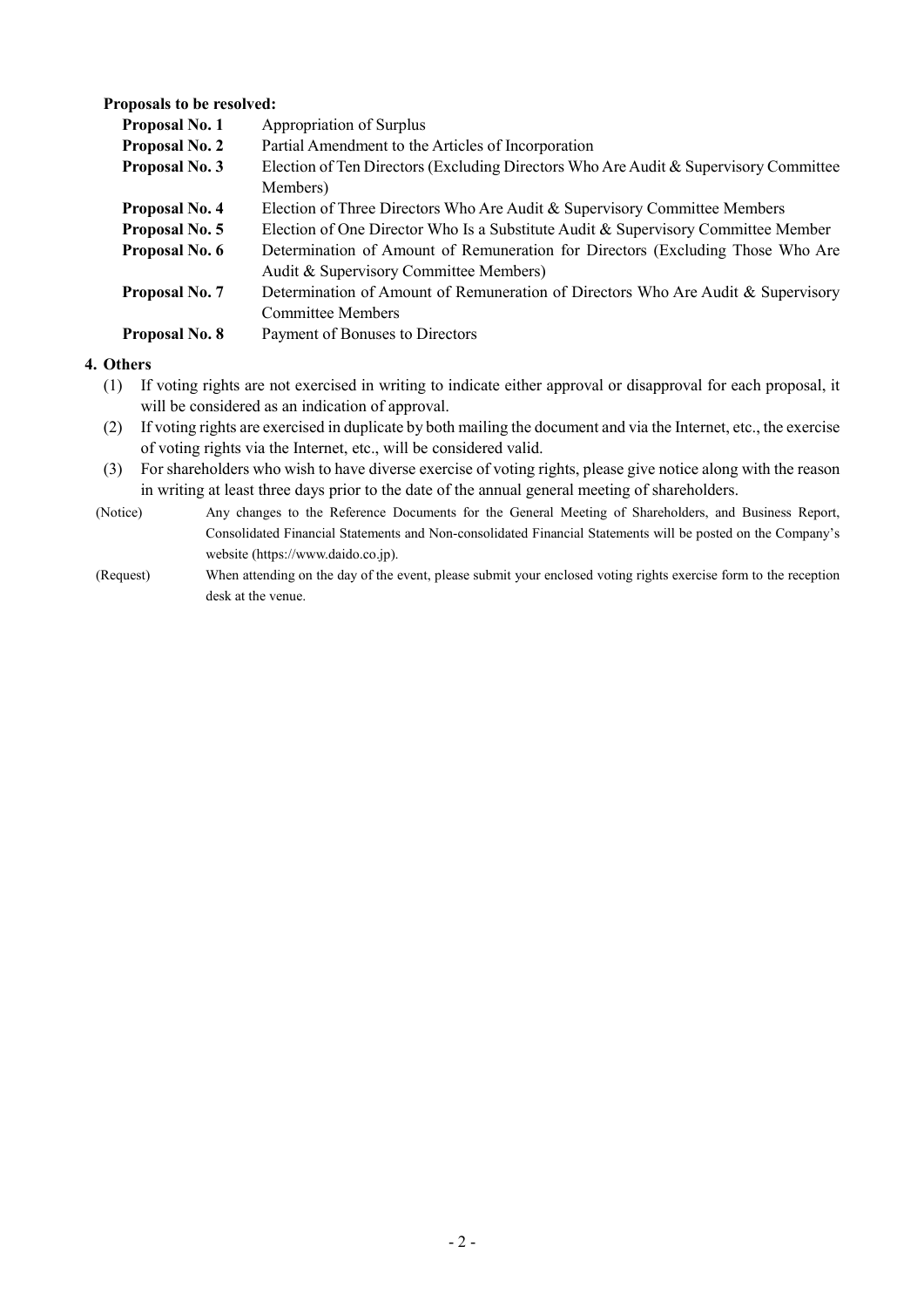### **Reference Documents for the General Meeting of Shareholders**

#### **Proposals and Reference Information**

### **Proposal No. 1 Appropriation of Surplus**

The Company proposes the appropriation of surplus as follows:

### **1. Surplus dividends**

The intention of the Company's dividend policy is to ensure stable profit returns. Therefore, the Company carefully considers consolidated business results and dividend payout ratios in order to meet shareholder expectations.

Regarding the year-end dividend for the current fiscal year, the Company proposes the following in harmony with the Company's basic policy and based on a careful consideration of the financial situation and business results for the whole year.

- (1) Type of dividend property Cash
- (2) Allotment of dividend property to shareholders and their aggregate amount ¥100 per common share of the Company Total payment: ¥4,263,879,000
- (3) Effective date of dividends of surplus June 27, 2022

#### **2. Other appropriation of surplus**

A general reserve is set aside to strengthen the financial structure.

- (1) Item of surplus to be increased and amount of increase General reserve  $\text{\#12,000,000,000}$
- (2) Item of surplus to be decreased and amount of decrease Retained earnings brought forward: ¥12,000,000,000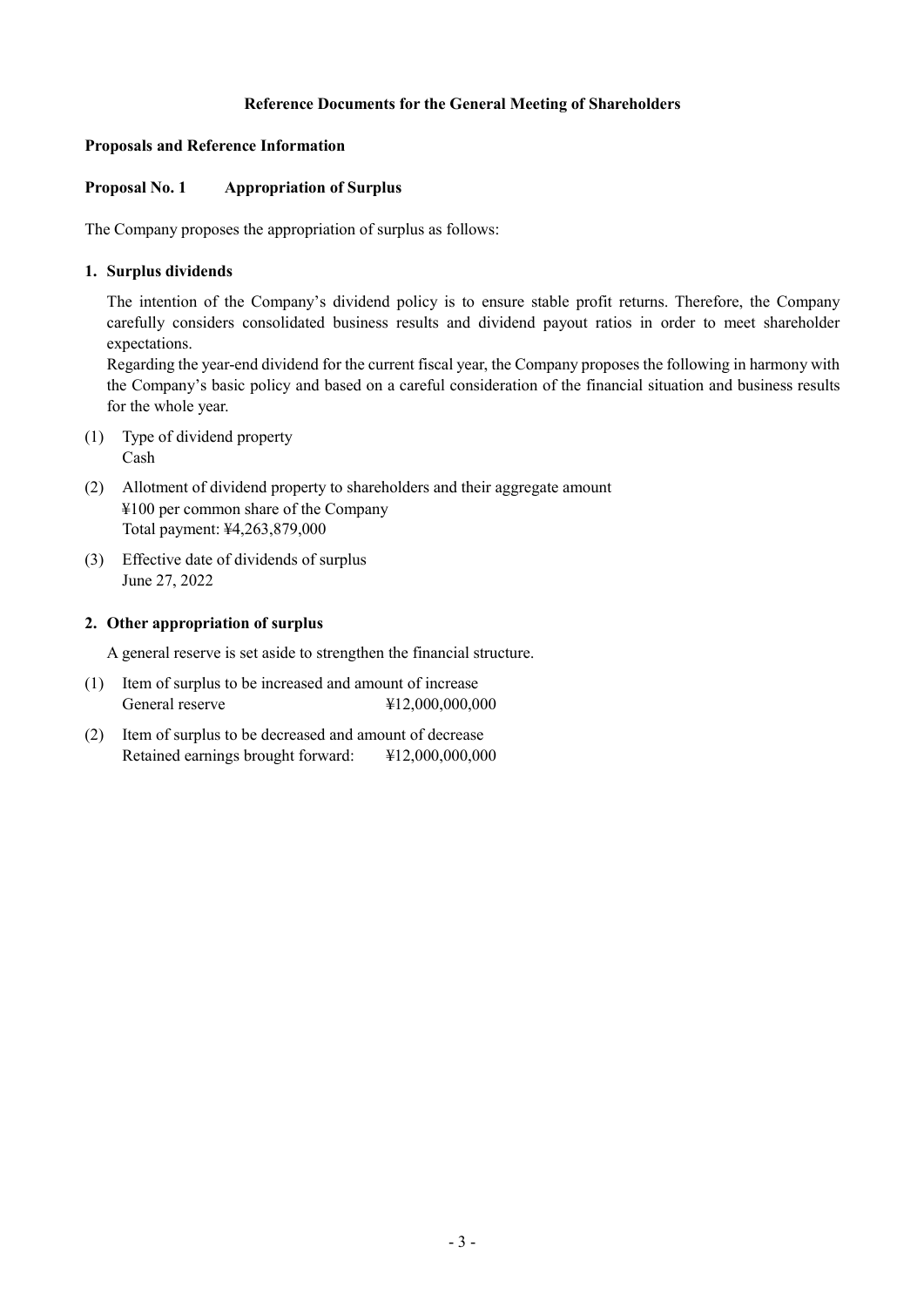## **Proposal No. 2 Partial Amendment to the Articles of Incorporation**

(Reasons for the amendment)

- 1. In order to prepare for future business development, the Company will make partial amendments to Article 2 (Purpose).
- 2. By appointing Audit & Supervisory Committee Members who are responsible for auditing the execution of duties by Directors as members of the Board of Directors, the Company will move to a company with an Audit & Supervisory Committee in order to further enhance corporate governance, such as strengthening the supervisory function of the Board of Directors and expedite decision-making on management. Accordingly, the Company will make necessary changes, including the establishment of provisions concerning the Audit  $\&$  Supervisory Committee and Audit & Supervisory Committee Members, and the deletion of provisions related to the Audit & Supervisory Board and Audit & Supervisory Board Members.
- 3. Since the amended proviso to Article 1 of the Supplementary Provisions of the "Act for Partial Revision of the Companies Act" (Act No. 70 of 2019) will come into effect on September 1, 2022, provisions for electronic measures for provision of information of the Reference Documents for the General Meeting of Shareholders and provisions to limit the scope of the matters described in the documents to be delivered to shareholders who have requested written delivery will be newly established, provisions for the deemed provision and Internet disclosure of Reference Documents for the General Meeting of Shareholders will be deleted, and supplementary provisions concerning the Date of Enforcement will be newly established.

(Details of the amendments)

The details of the amendments are as follows.

Amendments to the Articles of Incorporation pertaining to this Proposal shall take effect at the conclusion of this General Meeting of Shareholders.

(Underlined text indicates changes.)

| Current Articles of Incorporation                         | Proposed amendments                                       |  |
|-----------------------------------------------------------|-----------------------------------------------------------|--|
| Chapter 1                                                 | Chapter 1                                                 |  |
| General Provisions                                        | <b>General Provisions</b>                                 |  |
| Article 1                                                 | Article 1                                                 |  |
| (Omitted)                                                 | (Unchanged)                                               |  |
| Article 2                                                 | Article 2                                                 |  |
| (Purpose)                                                 | (Purpose)                                                 |  |
| The purpose of the Company is to operate the following    | The purpose of the Company is to operate the following    |  |
| businesses:                                               | businesses:                                               |  |
| (Omitted)                                                 | $(1)-(14)$                                                |  |
| $(1)-(14)$                                                | (Unchanged)                                               |  |
| (15) Management of sports facilities                      | (15) Management of sports teams and sports facilities     |  |
| $(16)-(20)$                                               | $(16)-(20)$                                               |  |
| (Omitted)                                                 | (Unchanged)                                               |  |
| Article 3                                                 | Article 3                                                 |  |
| (Omitted)                                                 | (Unchanged)                                               |  |
| (Institutions)                                            | Article 4                                                 |  |
| Article 4                                                 | (Institutions)                                            |  |
| The Company shall have the following institutions outside | The Company shall have the following institutions outside |  |
| of the General Meeting of Shareholders and Directors.     | of the General Meeting of Shareholders and Directors.     |  |
| Board of Directors                                        | <b>Board of Directors</b>                                 |  |
| (1)                                                       | (1)                                                       |  |
| <b>Audit &amp; Supervisory Board Members</b><br>(2)       | (Deleted)                                                 |  |
| <b>Audit &amp; Supervisory Board</b><br>(3)               | (Deleted)                                                 |  |
| (Newly established)                                       | Audit & Supervisory Committee<br>(2)                      |  |
| Financial auditor                                         | Financial auditor                                         |  |
| (4)                                                       | (3)                                                       |  |
| Article 5                                                 | Article 5                                                 |  |
| (Omitted)                                                 | (Unchanged)                                               |  |
|                                                           |                                                           |  |
| Chapter 2                                                 | Chapter 2                                                 |  |
| Stock                                                     | Stock                                                     |  |
| Article 6 to Article 12<br>(Omitted)                      | Article 6 to Article 12 (Unchanged)                       |  |
|                                                           |                                                           |  |
| Chapter 3                                                 | Chapter 3                                                 |  |
| General meeting of shareholders                           | General meeting of shareholders                           |  |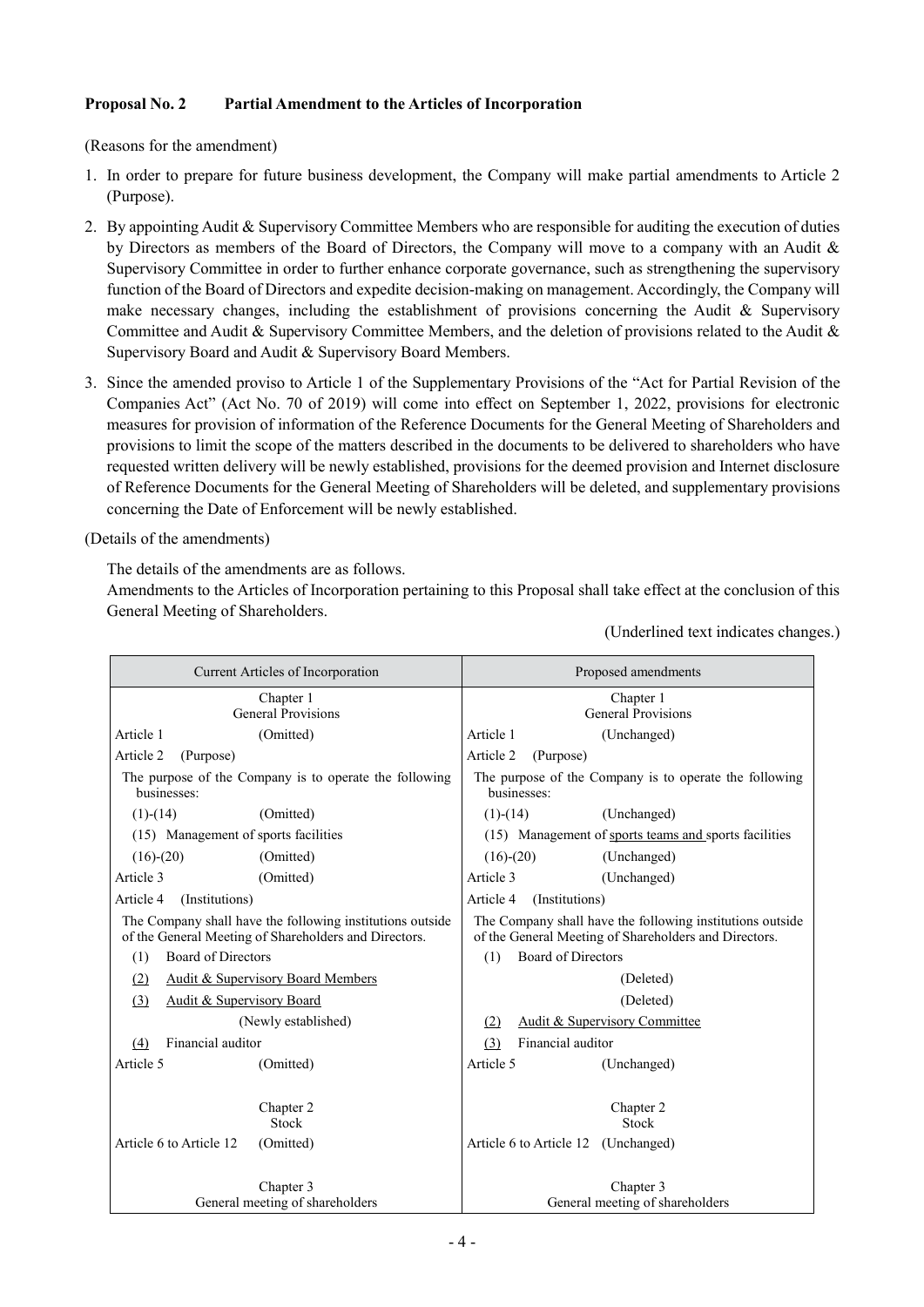| Current Articles of Incorporation                                                                                                                                                                                                                                                                                                                                                                                                                                                    | Proposed amendments                                                                                                                                                                                                                                                                                                                                                                               |  |  |
|--------------------------------------------------------------------------------------------------------------------------------------------------------------------------------------------------------------------------------------------------------------------------------------------------------------------------------------------------------------------------------------------------------------------------------------------------------------------------------------|---------------------------------------------------------------------------------------------------------------------------------------------------------------------------------------------------------------------------------------------------------------------------------------------------------------------------------------------------------------------------------------------------|--|--|
| Article 13 to Article 19 (Omitted)                                                                                                                                                                                                                                                                                                                                                                                                                                                   | Article 13 to Article 19 (Unchanged)                                                                                                                                                                                                                                                                                                                                                              |  |  |
| Article 20 (Internet Disclosure and Deemed Provision of<br>Reference Documents for the General Meeting of<br>Shareholders, etc.)                                                                                                                                                                                                                                                                                                                                                     |                                                                                                                                                                                                                                                                                                                                                                                                   |  |  |
| When the Company convenes a general meeting of<br>shareholders, if it discloses information that is to be stated<br>or presented in the reference documents for the general<br>meeting of shareholders, business report, financial<br>statements and consolidated financial statements through<br>the internet in accordance with the provisions prescribed by<br>the Ministry of Justice Order, it may be deemed that the<br>Company has provided this information to shareholders. | (Deleted)                                                                                                                                                                                                                                                                                                                                                                                         |  |  |
| (Newly established)                                                                                                                                                                                                                                                                                                                                                                                                                                                                  | Article 20 (Measures, etc. for Providing Information in                                                                                                                                                                                                                                                                                                                                           |  |  |
|                                                                                                                                                                                                                                                                                                                                                                                                                                                                                      | Electronic Format)<br>When the Company convenes a general meeting of<br>$\Omega$<br>shareholders, it shall take measures for providing<br>information that constitutes the content of reference<br>documents for the general meeting of shareholders,<br>etc. in electronic format.                                                                                                               |  |  |
|                                                                                                                                                                                                                                                                                                                                                                                                                                                                                      | Among items for which the measures for providing<br>(2)<br>information in electronic format will be taken, the<br>Company may exclude all or some of those items<br>designated by the Ministry of Justice Order from<br>statements in the paper-based documents to be<br>delivered to shareholders who requested the<br>delivery of paper-based documents by the record<br>date of voting rights. |  |  |
| Article 21 to Article 22 (Omitted)                                                                                                                                                                                                                                                                                                                                                                                                                                                   | Article 21 to Article 22 (Unchanged)                                                                                                                                                                                                                                                                                                                                                              |  |  |
| Chapter 4<br>Directors and the Board of Directors                                                                                                                                                                                                                                                                                                                                                                                                                                    | Chapter 4<br>Directors and the Board of Directors                                                                                                                                                                                                                                                                                                                                                 |  |  |
| Article 23 (Number of Directors)                                                                                                                                                                                                                                                                                                                                                                                                                                                     | Article 23 (Number of Directors)                                                                                                                                                                                                                                                                                                                                                                  |  |  |
| The Company shall have no more than 15 Directors.                                                                                                                                                                                                                                                                                                                                                                                                                                    | (1)<br>The Company shall have no more than 15 Directors<br>(excluding Directors who are Audit & Supervisory<br>Committee Members).                                                                                                                                                                                                                                                                |  |  |
| (Newly established)                                                                                                                                                                                                                                                                                                                                                                                                                                                                  | The Company shall have no more than four<br>(2)<br>Directors who are Audit & Supervisory Committee<br>Members.                                                                                                                                                                                                                                                                                    |  |  |
| Article 24 (Election of Directors)                                                                                                                                                                                                                                                                                                                                                                                                                                                   | Article 24 (Election of Directors)                                                                                                                                                                                                                                                                                                                                                                |  |  |
| (1)<br>Directors shall be elected at the General Meeting of<br>Shareholders.                                                                                                                                                                                                                                                                                                                                                                                                         | Directors shall be categorized as Directors who are<br>(1)<br>Audit & Supervisory Committee Members and<br>other Directors, and elected at the General Meeting<br>of Shareholders.                                                                                                                                                                                                                |  |  |
| (Omitted)<br>$(2)-(3)$                                                                                                                                                                                                                                                                                                                                                                                                                                                               | (Unchanged)<br>$(2)-(3)$                                                                                                                                                                                                                                                                                                                                                                          |  |  |
| Article 25 (Term of Office of Directors)                                                                                                                                                                                                                                                                                                                                                                                                                                             | Article 25 (Term of Office of Directors)                                                                                                                                                                                                                                                                                                                                                          |  |  |
| The term of office of Directors shall be until the<br>(1)<br>conclusion of the Annual General Meeting of<br>Shareholders for the last business year ending<br>within one year after his/her election.                                                                                                                                                                                                                                                                                | The term of office of Directors (excluding Directors<br>(1)<br>who are Audit & Supervisory Committee Members)<br>shall be until the conclusion of the Annual General<br>Meeting of Shareholders for the last business year<br>ending within one year after his/her election.                                                                                                                      |  |  |
| The term of office of Directors elected for<br>(2)<br>increasing the number of Directors or due to a<br>vacancy of a Directorship shall be until the<br>expiration of the term of office of the incumbent<br>Director.                                                                                                                                                                                                                                                               | The term of office of Directors (excluding Directors<br>(2)<br>who are Audit & Supervisory Committee Members)<br>elected for increasing the number of Directors or<br>due to a vacancy of a Directorship shall be until the<br>expiration of the term of office of the incumbent<br>Director (excluding Directors who are Audit &<br><b>Supervisory Committee Members).</b>                       |  |  |
| (Newly established)                                                                                                                                                                                                                                                                                                                                                                                                                                                                  | The term of office of Directors who are Audit &<br>(3)<br>Supervisory Committee Members shall be until the<br>conclusion of the Annual General Meeting of<br>Shareholders for the last business year ending<br>within two years after his/her election.                                                                                                                                           |  |  |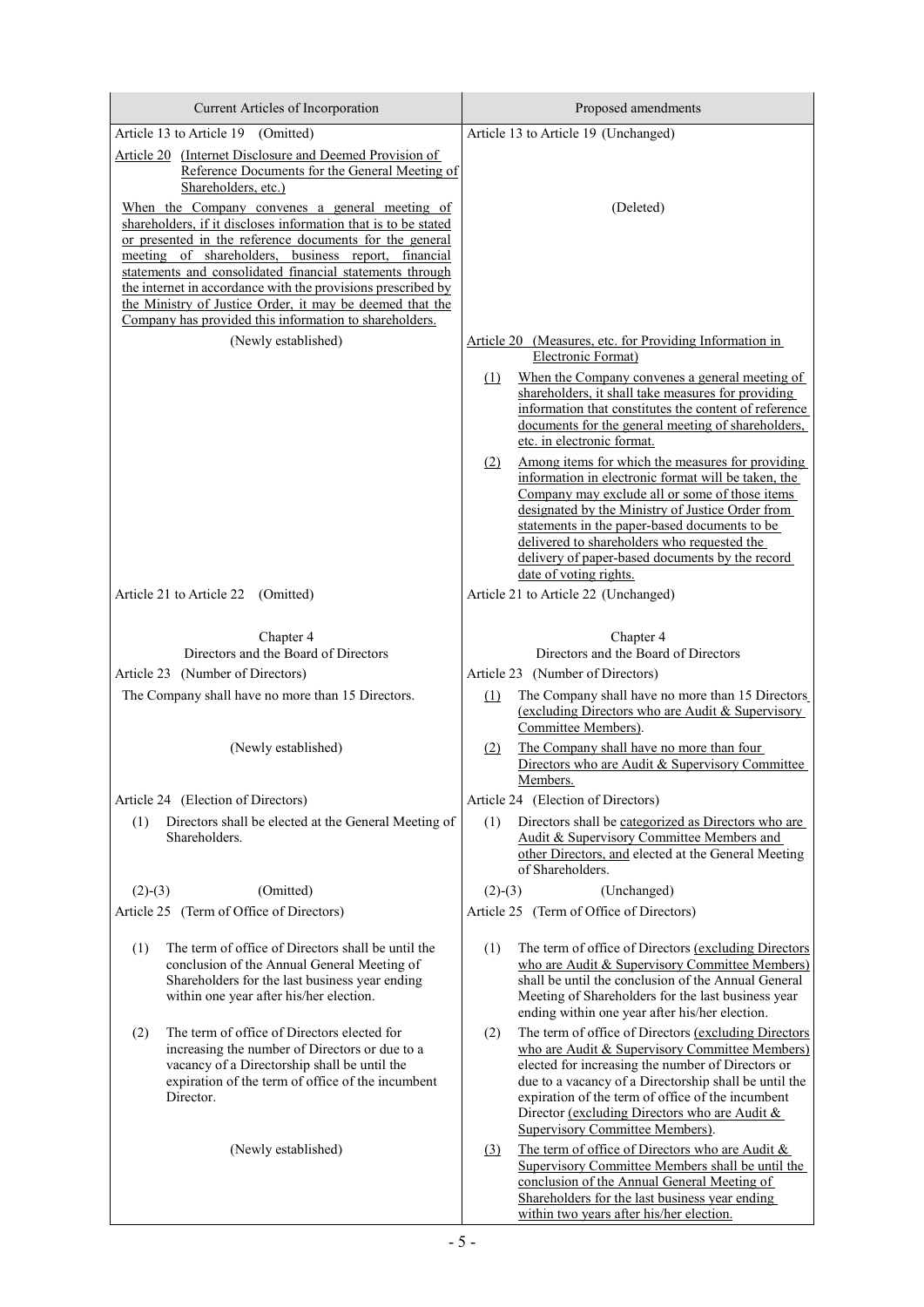| Current Articles of Incorporation                                                                                                                                                                                                                                                                                                               | Proposed amendments                                                                                                                                                                                                                                                                                                                                                                                |  |  |
|-------------------------------------------------------------------------------------------------------------------------------------------------------------------------------------------------------------------------------------------------------------------------------------------------------------------------------------------------|----------------------------------------------------------------------------------------------------------------------------------------------------------------------------------------------------------------------------------------------------------------------------------------------------------------------------------------------------------------------------------------------------|--|--|
| (Newly established)                                                                                                                                                                                                                                                                                                                             | The term of office of a Director who is an Audit &<br>$\triangle$<br>Supervisory Committee Member elected as a<br>substitute for a Director who is an Audit &<br>Supervisory Committee Member who resigned<br>before the expiration of his/her term of office shall<br>be until the expiration of the term of office of the<br>retired Director who is an Audit & Supervisory<br>Committee Member. |  |  |
| Article 26 (Representative Directors and Directors with<br>Titles)                                                                                                                                                                                                                                                                              | Article 26 (Representative Directors and Directors with<br>Titles)                                                                                                                                                                                                                                                                                                                                 |  |  |
| The Company may, by resolution of the Board of<br>(1)<br>Directors, appoint one Chairman, one President,<br>and a small number of Vice Presidents and<br>Managing Directors.                                                                                                                                                                    | The Company may, by resolution of the Board of<br>(1)<br>Directors, appoint one Chairman, one President,<br>and a small number of Vice Presidents and a<br>Managing Directors, from the Directors (excluding<br>Directors who are Audit & Supervisory Committee<br>Members).                                                                                                                       |  |  |
| (2)<br>(Omitted)                                                                                                                                                                                                                                                                                                                                | (2)<br>(Unchanged)                                                                                                                                                                                                                                                                                                                                                                                 |  |  |
| Article 27<br>(Omitted)                                                                                                                                                                                                                                                                                                                         | Article 27<br>(Unchanged)                                                                                                                                                                                                                                                                                                                                                                          |  |  |
| Article 28 (Remuneration, etc. of Directors)                                                                                                                                                                                                                                                                                                    | Article 28 (Remuneration, etc. of Directors)                                                                                                                                                                                                                                                                                                                                                       |  |  |
| Directors' remuneration, bonuses and other property<br>benefits received from the Company in exchange for the<br>of duties (hereinafter referred to<br>execution<br>as<br>"Remuneration, etc.") shall be determined by a resolution<br>of the General Meeting of Shareholders.                                                                  | Directors' remuneration, bonuses and other property<br>benefits received from the Company in exchange for the<br>execution of duties shall be determined by a resolution of<br>the General Meeting of Shareholders after categorizing<br>according to Directors who are Audit & Supervisory<br>Committee Members and other Directors.                                                              |  |  |
| Article 29 (Convenor of Board of Directors' Meetings)                                                                                                                                                                                                                                                                                           | Article 29 (Convenor of Board of Directors' Meetings)                                                                                                                                                                                                                                                                                                                                              |  |  |
| The President shall convene meetings of the Board<br>(1)<br>of Directors.                                                                                                                                                                                                                                                                       | The President shall convene meetings of the Board<br>(1)<br>of Directors, excluding particular instances<br>stipulated in laws and regulations.                                                                                                                                                                                                                                                    |  |  |
| (2)<br>(Omitted)                                                                                                                                                                                                                                                                                                                                | (Unchanged)<br>(2)                                                                                                                                                                                                                                                                                                                                                                                 |  |  |
| Article 30 (Convocation Notice of Board of Directors'<br>Meetings)                                                                                                                                                                                                                                                                              | Article 30 (Convocation Notice of Board of Directors'<br>Meetings)                                                                                                                                                                                                                                                                                                                                 |  |  |
| Notice of convocation of meetings of the Board of<br>Directors shall be issued to each Director and Audit &<br>Supervisory Board Member three days prior to the date of<br>the meeting. Provided, however, that in case of emergency,<br>this period may be shortened.                                                                          | Notice of convocation of meetings of the Board of<br>Directors shall be issued to each Director at least three days<br>prior to the date of the meeting. Provided, however, that in<br>case of emergency, this period may be shortened.                                                                                                                                                            |  |  |
| (Newly established)                                                                                                                                                                                                                                                                                                                             | Article 31 (Delegation of Decisions on Important Business<br>Execution)                                                                                                                                                                                                                                                                                                                            |  |  |
|                                                                                                                                                                                                                                                                                                                                                 | In accordance with Article 399-13 Paragraph 6 of the<br>Companies Act, the Board of Directors may, by resolution,<br>delegate all or part of decisions on the execution important<br>business matters (excluding the matters listed in each item<br>of Paragraph 5 of the same Article) to Directors.                                                                                              |  |  |
| (Omitted)<br>Article 31                                                                                                                                                                                                                                                                                                                         | Article 32<br>(Same as current Article 31)                                                                                                                                                                                                                                                                                                                                                         |  |  |
| Article 32 (Minutes of Board of Directors' Meetings)                                                                                                                                                                                                                                                                                            | Article 33 (Minutes of Board of Directors' Meetings)                                                                                                                                                                                                                                                                                                                                               |  |  |
| (1)<br>The outline and results of the proceedings of the<br>Board of Directors meetings and other matters<br>stipulated in laws and regulations shall be described<br>or recorded in the minutes, and the Directors and<br>Audit & Supervisory Board Members present shall<br>write and seal their names or provide an electronic<br>signature. | (1)<br>The outline and results of the proceedings of the<br>Board of Directors meetings and other matters<br>stipulated in laws and regulations shall be described<br>or recorded in the minutes, and the Directors<br>present shall write and seal their names or provide<br>an electronic signature.                                                                                             |  |  |
| (Omitted)<br>(2)                                                                                                                                                                                                                                                                                                                                | (2)<br>(Unchanged)                                                                                                                                                                                                                                                                                                                                                                                 |  |  |
| (Newly established)<br>(Omitted)<br>Article 33                                                                                                                                                                                                                                                                                                  | (Regulations on the Board of Directors)<br>Article 34<br>Matters related to the Board of Directors shall be governed<br>by Regulations on the Board of Directors stipulated by the<br>Board of Directors, in addition to laws and regulations and<br>these Articles of Incorporation.<br>Article 35<br>(Same as current Article 33)                                                                |  |  |
| Article 34 (Release of Liability of Directors)                                                                                                                                                                                                                                                                                                  | Article 36 (Release of Liability of Directors)                                                                                                                                                                                                                                                                                                                                                     |  |  |
|                                                                                                                                                                                                                                                                                                                                                 |                                                                                                                                                                                                                                                                                                                                                                                                    |  |  |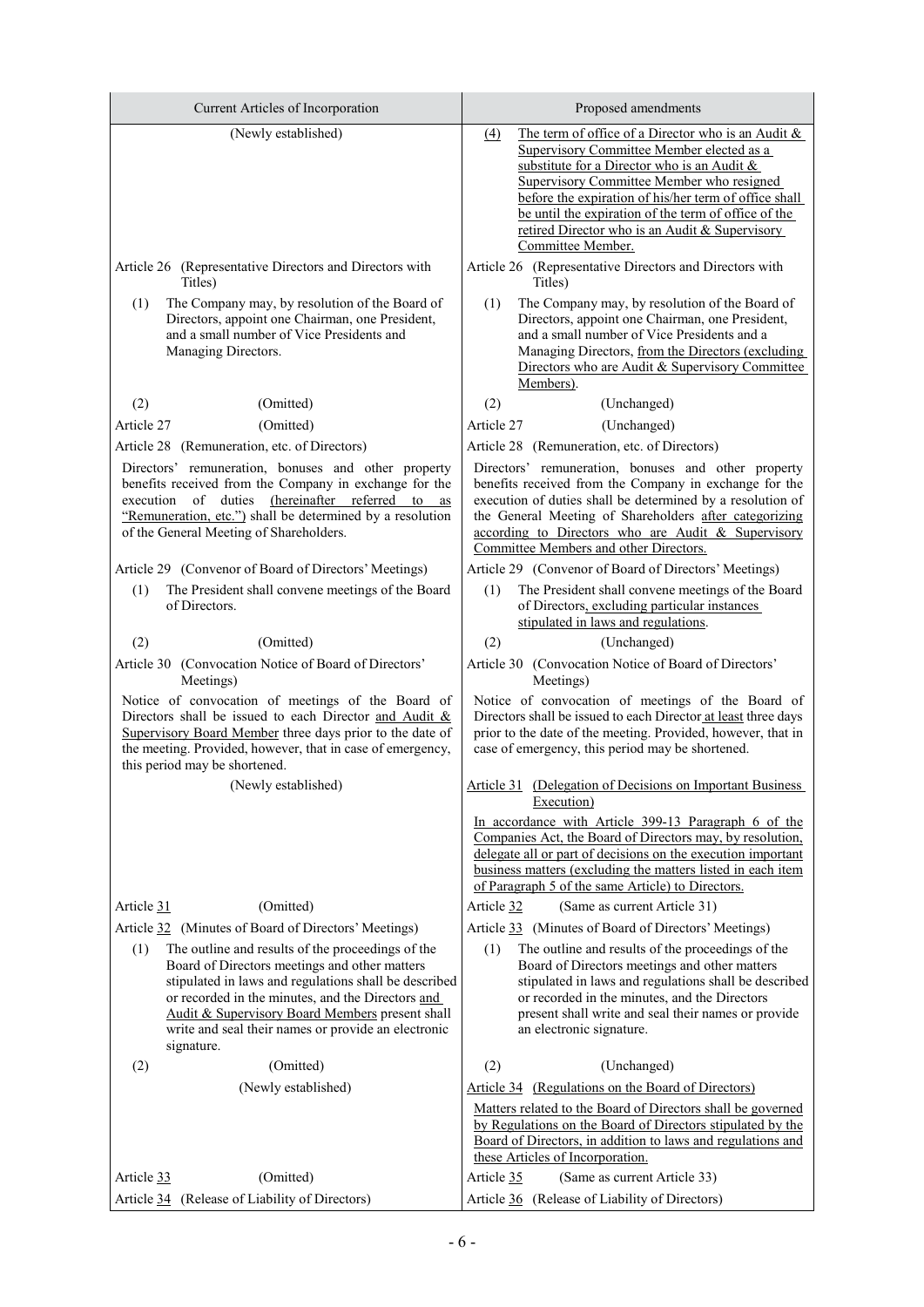| Current Articles of Incorporation                                                                                                                                                                                                                                                                                                                                                                                | Proposed amendments                                                                                                                                                                                                                                                                                                                                                                                      |  |
|------------------------------------------------------------------------------------------------------------------------------------------------------------------------------------------------------------------------------------------------------------------------------------------------------------------------------------------------------------------------------------------------------------------|----------------------------------------------------------------------------------------------------------------------------------------------------------------------------------------------------------------------------------------------------------------------------------------------------------------------------------------------------------------------------------------------------------|--|
| (Omitted)<br>(1)                                                                                                                                                                                                                                                                                                                                                                                                 | (Unchanged)<br>(1)                                                                                                                                                                                                                                                                                                                                                                                       |  |
| (2)<br>Pursuant to Article 427, Paragraph 1 of the<br>Companies Act, the Company may conclude an<br>agreement with Directors (excluding persons who<br>are an executive director, etc.) to limit liability for<br>damages for failure to perform his/her duties.<br>Provided, however, that the maximum amount of<br>liability based on the agreement shall be the amount<br>prescribed by laws and regulations. | (2)<br>Pursuant to Article 427, Paragraph 1 of the<br>Companies Act, the Company may conclude an<br>agreement with Directors (excluding those are<br>executive directors, etc.) to limit liability for<br>damages for failure to perform his/her duties.<br>Provided, however, that the maximum amount of<br>liability based on the agreement shall be the amount<br>prescribed by laws and regulations. |  |
| Chapter 5<br>Audit & Supervisory Board Members and the Audit &                                                                                                                                                                                                                                                                                                                                                   | (Deleted)                                                                                                                                                                                                                                                                                                                                                                                                |  |
| <b>Supervisory Board</b><br>Article 35 (Number of Audit & Supervisory Board<br>Members)                                                                                                                                                                                                                                                                                                                          | (Deleted)                                                                                                                                                                                                                                                                                                                                                                                                |  |
| The Company shall have no more than four Audit &<br>Supervisory Board Members.                                                                                                                                                                                                                                                                                                                                   |                                                                                                                                                                                                                                                                                                                                                                                                          |  |
| Article 36 (Election of Audit & Supervisory Board<br>Members)                                                                                                                                                                                                                                                                                                                                                    | (Deleted)                                                                                                                                                                                                                                                                                                                                                                                                |  |
| Audit & Supervisory Board Members will be<br>(1)<br>elected at the General Meeting of Shareholders.                                                                                                                                                                                                                                                                                                              |                                                                                                                                                                                                                                                                                                                                                                                                          |  |
| (2)<br>The election of Audit & Supervisory Board<br>Members shall be made by a majority of the voting<br>rights of shareholders present at the meeting<br>attended by shareholders who hold at least one-<br>third of the voting rights of shareholders entitled to<br>exercise voting rights.                                                                                                                   |                                                                                                                                                                                                                                                                                                                                                                                                          |  |
| Article 37 (Term of Office of Audit & Supervisory Board<br>Members)                                                                                                                                                                                                                                                                                                                                              | (Deleted)                                                                                                                                                                                                                                                                                                                                                                                                |  |
| The term of office of Audit & Supervisory Board<br>$\Omega$<br>Members shall be until the conclusion of the<br>Annual General Meeting of Shareholders for the<br>last business year ending within four years after<br>his/her election.                                                                                                                                                                          |                                                                                                                                                                                                                                                                                                                                                                                                          |  |
| The term of office of an Audit & Supervisory<br>(2)<br>Board Member elected as a substitute for an Audit<br>& Supervisory Board Member who resigned before<br>the expiration of his/her term of office shall be until<br>the expiration of the term of office of the retired<br>Audit & Supervisory Board Member.                                                                                                |                                                                                                                                                                                                                                                                                                                                                                                                          |  |
| Article 38 (Full-time Audit & Supervisory Board Member)<br>The Audit & Supervisory Board shall select Full-time Audit<br>& Supervisory Board Members by resolution.                                                                                                                                                                                                                                              | (Deleted)                                                                                                                                                                                                                                                                                                                                                                                                |  |
| Article 39 (Remuneration, etc. of Audit & Supervisory<br><b>Board Members</b> )                                                                                                                                                                                                                                                                                                                                  | (Deleted)                                                                                                                                                                                                                                                                                                                                                                                                |  |
| Remuneration, etc. of Audit & Supervisory Board<br>Members shall be determined by resolution of the General<br>Meeting of Shareholders.                                                                                                                                                                                                                                                                          |                                                                                                                                                                                                                                                                                                                                                                                                          |  |
| Article 40 (Convocation Notice of Audit & Supervisory<br><b>Board Meetings)</b>                                                                                                                                                                                                                                                                                                                                  | (Deleted)                                                                                                                                                                                                                                                                                                                                                                                                |  |
| Notice of convocation of meetings of the Audit $\&$<br>Supervisory Board shall be issued to each Audit &<br>Supervisory Board Member three days prior to the date of<br>the meeting. Provided, however, that in case of emergency,<br>this period may be shortened.                                                                                                                                              |                                                                                                                                                                                                                                                                                                                                                                                                          |  |
| Article 41 (Method of Resolution of the Audit &<br><b>Supervisory Board)</b>                                                                                                                                                                                                                                                                                                                                     | (Deleted)                                                                                                                                                                                                                                                                                                                                                                                                |  |
| Resolutions of the Audit & Supervisory Board shall be<br>made by a majority of the Audit & Supervisory Board<br>Members, except as otherwise provided for by laws and<br>regulations.                                                                                                                                                                                                                            |                                                                                                                                                                                                                                                                                                                                                                                                          |  |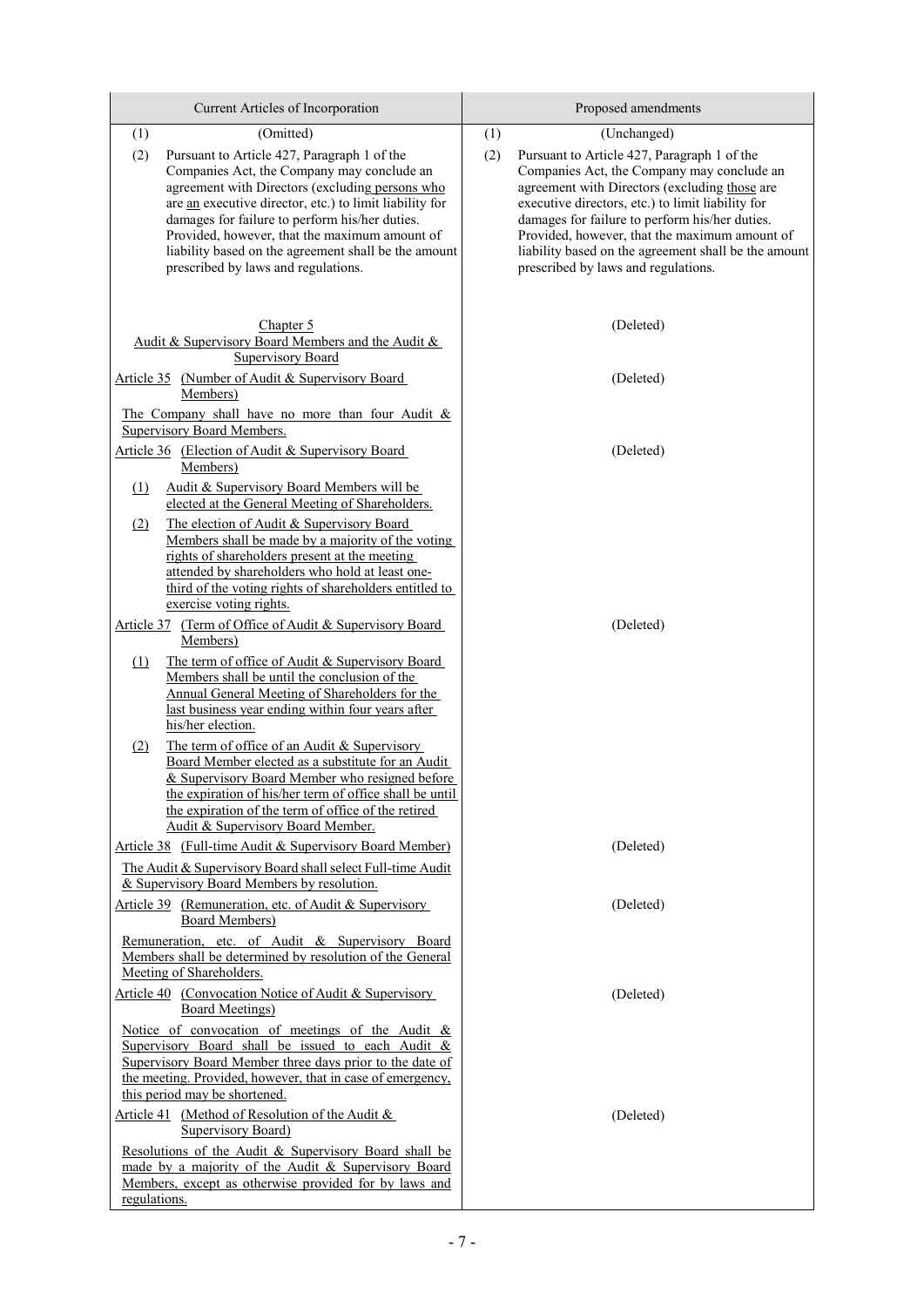| Current Articles of Incorporation                                                                                                                                                                                                                                                                                                                                                | Proposed amendments                                                                                                                                                                                                                                                                                                                                                                                                                          |
|----------------------------------------------------------------------------------------------------------------------------------------------------------------------------------------------------------------------------------------------------------------------------------------------------------------------------------------------------------------------------------|----------------------------------------------------------------------------------------------------------------------------------------------------------------------------------------------------------------------------------------------------------------------------------------------------------------------------------------------------------------------------------------------------------------------------------------------|
| Article 42 (Minutes of Audit & Supervisory Board<br>Meetings)                                                                                                                                                                                                                                                                                                                    | (Deleted)                                                                                                                                                                                                                                                                                                                                                                                                                                    |
| The outline and results of the proceedings of the Audit $\&$<br>Supervisory Board meetings and other matters stipulated in<br>laws and regulations shall be described or recorded in the<br>minutes, and the Audit & Supervisory Board Members<br>present shall write and seal their names or provide an                                                                         |                                                                                                                                                                                                                                                                                                                                                                                                                                              |
| electronic signature.<br>Article 43 (Release of Liability of Audit & Supervisory<br>Board Members)                                                                                                                                                                                                                                                                               | (Deleted)                                                                                                                                                                                                                                                                                                                                                                                                                                    |
| Pursuant to the provisions of Article 426, Paragraph<br>$\Omega$<br>1 of the Companies Act, the Company, by<br>resolution of the Board of Directors, may release<br>Audit & Supervisory Board Members (including<br>persons who were an Audit & Supervisory Board<br>Member) to limit liability for damages for failure to<br>perform his/her duties.                            |                                                                                                                                                                                                                                                                                                                                                                                                                                              |
| Pursuant to Article 427, Paragraph 1 of the<br>(2)<br>Companies Act, the Company may conclude an<br>agreement with Audit & Supervisory Board<br>Members to limit liability for damages for failure to<br>perform his/her duties. Provided, however, that the<br>maximum amount of liability based on the<br>agreement shall be the amount prescribed by laws<br>and regulations. |                                                                                                                                                                                                                                                                                                                                                                                                                                              |
| (Newly established)                                                                                                                                                                                                                                                                                                                                                              | Chapter 5                                                                                                                                                                                                                                                                                                                                                                                                                                    |
|                                                                                                                                                                                                                                                                                                                                                                                  | Audit & Supervisory Committee                                                                                                                                                                                                                                                                                                                                                                                                                |
| (Newly established)                                                                                                                                                                                                                                                                                                                                                              | Article 37 (Full-time Audit & Supervisory Committee)<br>Member)                                                                                                                                                                                                                                                                                                                                                                              |
| (Newly established)                                                                                                                                                                                                                                                                                                                                                              | The Audit & Supervisory Committee may, by its resolution,<br>select Full-time Audit & Supervisory Committee Members.<br>Article 38 (Convocation Notice of Audit & Supervisory<br>Committee Meetings)<br>Notice of convocation of the Audit & Supervisory<br>Committee shall be issued to each Audit & Supervisory<br>Committee Member at least three days prior to the date of<br>the meeting. Provided, however, that in case of emergency, |
| (Newly established)                                                                                                                                                                                                                                                                                                                                                              | this period may be shortened.<br>Article 39 (Regulations on the Audit & Supervisory<br>Committee)<br>Matters related to the Audit & Supervisory Committee shall<br>be governed by Regulations on the Audit & Supervisory<br>Committee stipulated by the Audit $&$ Supervisory<br>Committee, in addition to laws and regulations and these<br>Articles of Incorporation.                                                                      |
| Chapter 6                                                                                                                                                                                                                                                                                                                                                                        | Chapter 6                                                                                                                                                                                                                                                                                                                                                                                                                                    |
| Financial Auditor                                                                                                                                                                                                                                                                                                                                                                | <b>Financial Auditor</b>                                                                                                                                                                                                                                                                                                                                                                                                                     |
| Article 44 to Article 45 (Omitted)                                                                                                                                                                                                                                                                                                                                               | Article 40 to Article 41 (Same as current Article 44 to Article<br>45)                                                                                                                                                                                                                                                                                                                                                                       |
| Chapter 7<br>Accounts<br>Article 46 to Article 50<br>(Omitted)                                                                                                                                                                                                                                                                                                                   | Chapter 7<br>Accounts<br>Article 42 to Article 46(Same as current Article 46 to Article<br>50)                                                                                                                                                                                                                                                                                                                                               |
| (Newly established)<br>(Newly established)                                                                                                                                                                                                                                                                                                                                       | <b>Supplementary Provisions</b><br>Article 1                                                                                                                                                                                                                                                                                                                                                                                                 |
|                                                                                                                                                                                                                                                                                                                                                                                  |                                                                                                                                                                                                                                                                                                                                                                                                                                              |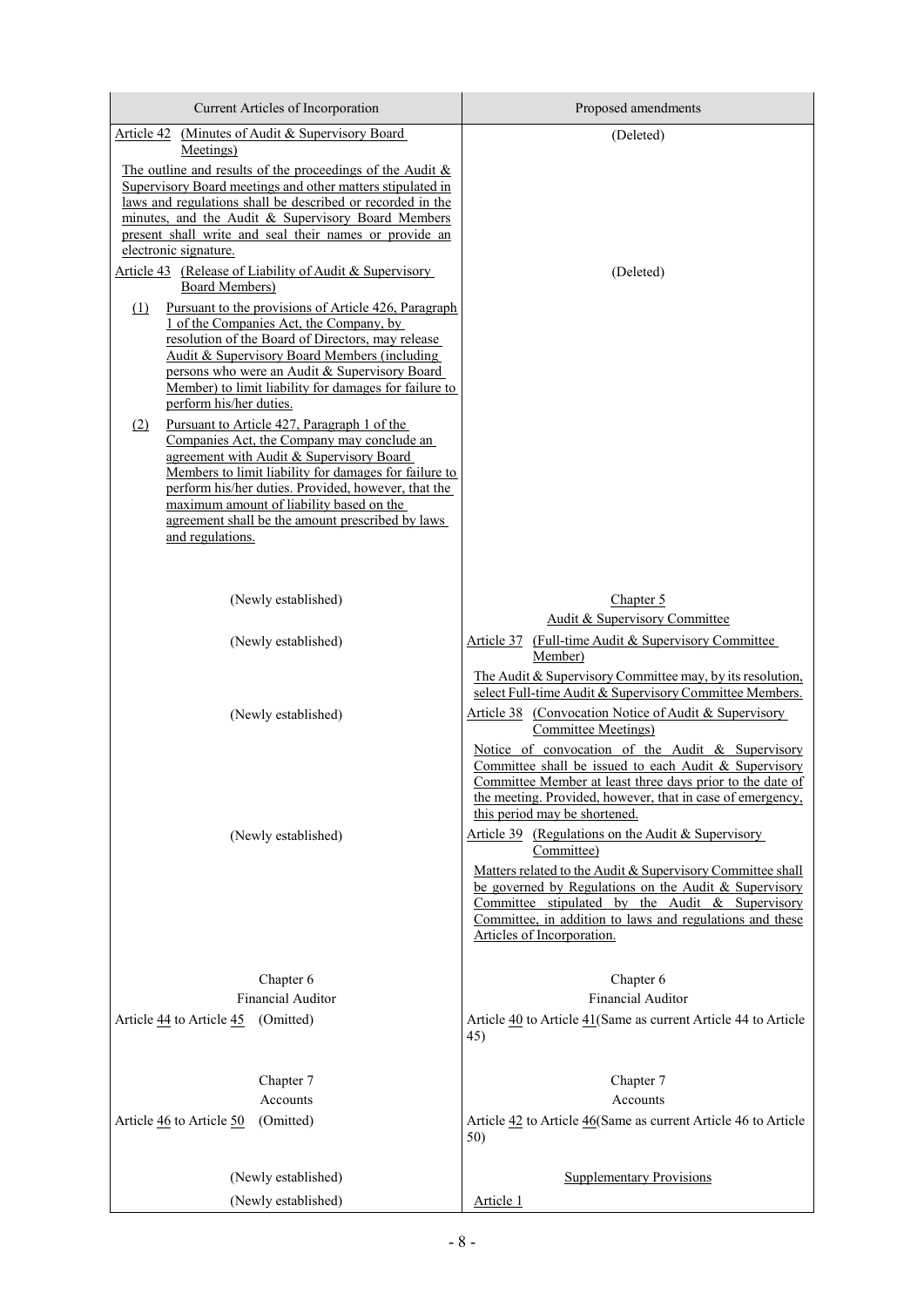| Current Articles of Incorporation | Proposed amendments                                                                                                                                                                                                                                                                                                                                                                                                                                                                                                                                                                                                                                                                   |
|-----------------------------------|---------------------------------------------------------------------------------------------------------------------------------------------------------------------------------------------------------------------------------------------------------------------------------------------------------------------------------------------------------------------------------------------------------------------------------------------------------------------------------------------------------------------------------------------------------------------------------------------------------------------------------------------------------------------------------------|
|                                   | The Company, by resolution of the Board of Directors, may<br>release Audit & Supervisory Board Members (including<br>persons who were Audit & Supervisory Board Members)<br>prescribed in Article 423, Paragraph 1 of the Companies<br>Act concerning actions prior to the conclusion of the 98th<br>Annual General Meeting of Shareholders to limit liability<br>for damages for failure to perform his/her duties.                                                                                                                                                                                                                                                                  |
| (Newly established)               | Article 2<br>(1)<br>The deletion of Article 20 (Internet Disclosure and<br>Deemed Provision of Reference Documents for the<br>General Meeting of Shareholders, etc.) in the pre-<br>amended Articles of Incorporation and the<br>establishment of the new Article 20 (Measures, etc.<br>for Providing Information in Electronic Format) in<br>the amended Articles of Incorporation shall be<br>effective from the date of enforcement of the<br>revised provisions provided for in the proviso to<br>Article 1 of the Supplementary Provisions of the<br>Act Partially Amending the Companies Act (Act<br>No. 70 of 2019) (hereinafter referred to as the "Date<br>of Enforcement"). |
|                                   | Notwithstanding the provision of the preceding<br>(2)<br>paragraph, Article 20 of the pre-amended Articles<br>of Incorporation shall remain effective regarding<br>any general meeting of shareholders held on a date<br>within six months from the Date of Enforcement.                                                                                                                                                                                                                                                                                                                                                                                                              |
|                                   | This Article shall be deleted on the date when six<br>(3)<br>months have elapsed from the Date of Enforcement<br>or three months have elapsed from the date of the<br>general meeting of shareholders in the preceding<br>paragraph, whichever is later.                                                                                                                                                                                                                                                                                                                                                                                                                              |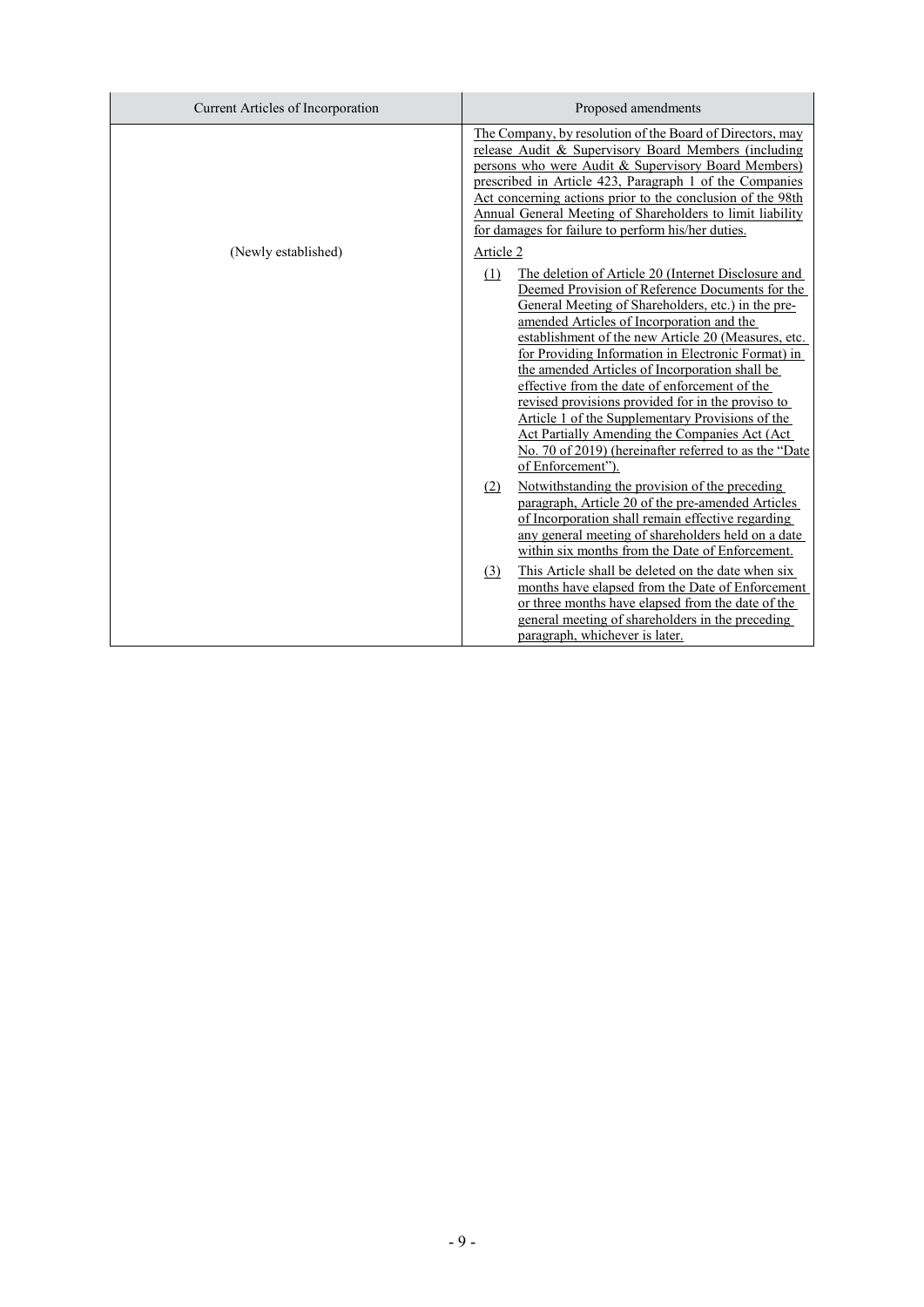# **Proposal No. 3 Election of Ten Directors (Excluding Directors Who Are Audit & Supervisory Committee Members)**

If Proposal No. 2 "Partial Amendment to the Articles of Incorporation" is approved and adopted as drafted, the Company will transition into a company with an Audit & Supervisory Committee. Therefore, as the terms of office of all ten directors will expire at the end of this annual general meeting of shareholders, the Company proposes the election of ten directors (excluding directors who are the Audit & Supervisory Committee Member; the same shall apply hereinafter in this proposal) after the transition into a company with an Audit & Supervisory Committee.

However, this proposal can only take effect after Proposal No. 2 "Partial Amendment to the Articles of Incorporation" takes effect.

The candidates for Director are as follows:

| Candidate<br>No. | Name                | <b>Current Position</b>                                                     |                     |
|------------------|---------------------|-----------------------------------------------------------------------------|---------------------|
| $\mathbf{1}$     | Tadashi Shimao      | Chairperson of the Board of Directors,<br>Representative Executive Director |                     |
| $\overline{2}$   | Takeshi Ishiguro    | President & CEO, Representative<br><b>Executive Director</b>                |                     |
| 3                | Tsukasa Nishimura   | Representative Executive Director,<br><b>Executive Vice President</b>       |                     |
| 4                | Tetsuya Shimizu     | Representative Executive Director,<br><b>Executive Vice President</b>       |                     |
| 5                | Kazuhiro Toshimitsu | Representative Executive Director,<br><b>Executive Vice President</b>       |                     |
| 6                | Toshiaki Yamashita  | Director, Managing Executive Officer                                        |                     |
| 7                | Akihito Kajita      | Director, Managing Executive Officer                                        |                     |
| 8                | Shuji Soma          | Director                                                                    | Independent Outside |
| 9                | Ryoichi Yamamoto    | Director                                                                    | Independent Outside |
| 10               | Mutsuko Jinbo       | Director                                                                    | Independent Outside |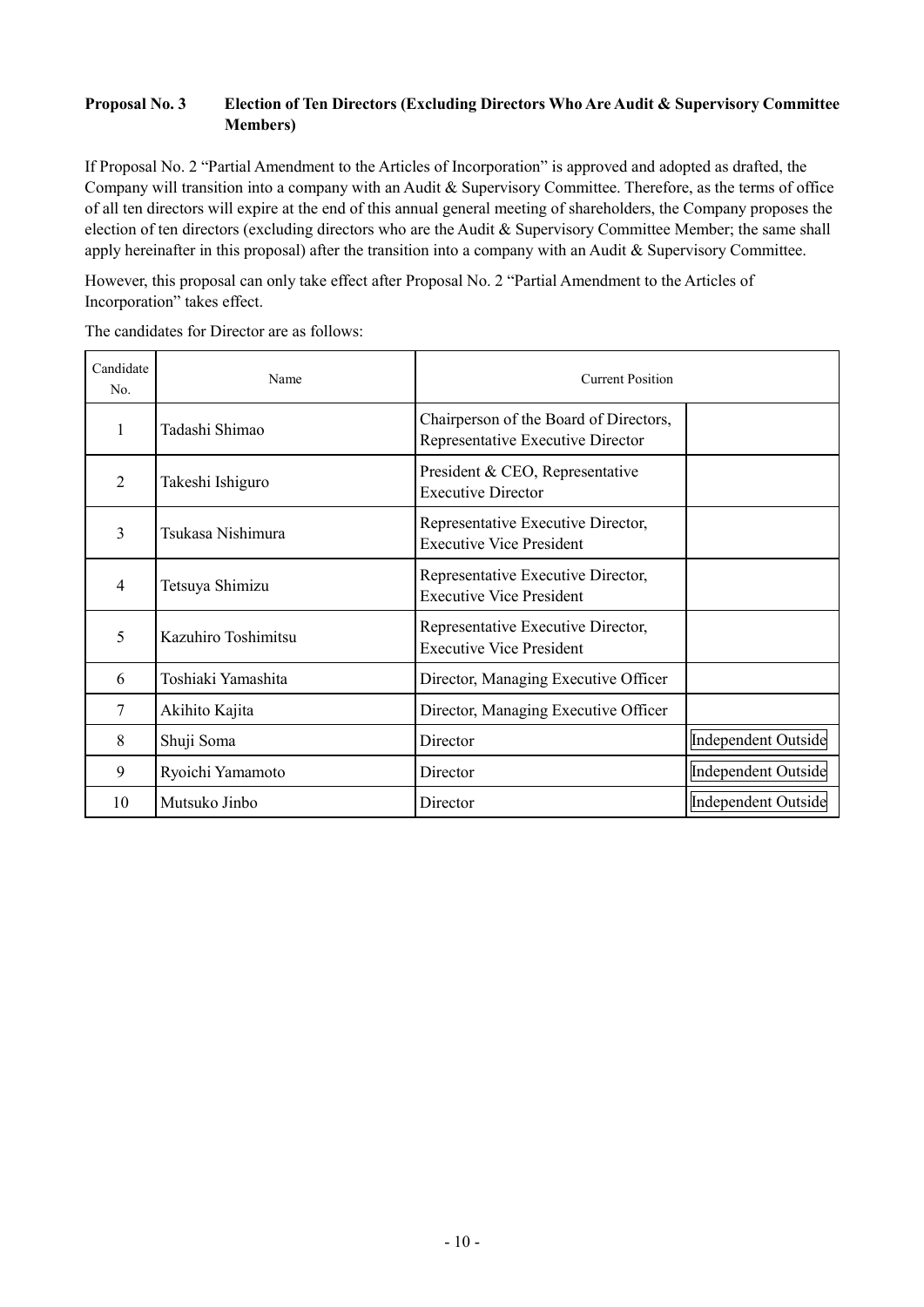# Candidate for Director

| Candid<br>ate No. | Name<br>(Date of birth)                                                                                                  |                                     | Career summary, position and responsibility in the Company, and<br>significant concurrent positions outside the Company | Number of the<br>Company's |
|-------------------|--------------------------------------------------------------------------------------------------------------------------|-------------------------------------|-------------------------------------------------------------------------------------------------------------------------|----------------------------|
|                   |                                                                                                                          |                                     |                                                                                                                         | shares owned               |
|                   |                                                                                                                          | Apr. 1973<br><b>June 1998</b>       | Joined Daido Steel Co., Ltd.<br>General Manager, Management Department, Chita<br>Plant                                  |                            |
|                   |                                                                                                                          | June 2000                           | General Manager, Sales Department 1, Steel<br><b>Business Division</b>                                                  |                            |
|                   |                                                                                                                          | <b>July 2002</b>                    | Chief Staff, Corporate Planning Department<br>(General Manager in charge of planning)                                   |                            |
|                   |                                                                                                                          | Apr. 2004                           | General Manager, Corporate Planning Department                                                                          |                            |
|                   |                                                                                                                          | June 2004                           | Director and General Manager, Corporate Planning                                                                        |                            |
|                   |                                                                                                                          |                                     | Department                                                                                                              |                            |
|                   | Tadashi Shimao                                                                                                           | June 2006                           | Managing Director                                                                                                       | 8,100 shares               |
|                   | (February 2, 1950)                                                                                                       | June 2009                           | Representative Director and Vice President, and                                                                         |                            |
| 1                 |                                                                                                                          |                                     | General Manager, Tokyo Head Office                                                                                      |                            |
|                   |                                                                                                                          | June 2010                           | Representative Executive Director, President                                                                            |                            |
|                   |                                                                                                                          | June 2015                           | President & CEO, Representative Executive<br>Director                                                                   |                            |
|                   |                                                                                                                          | June 2016                           | Chairperson of the Board of Directors,                                                                                  |                            |
|                   |                                                                                                                          |                                     | Representative Executive Director (current                                                                              |                            |
|                   |                                                                                                                          |                                     | position)                                                                                                               |                            |
|                   |                                                                                                                          |                                     | [Significant concurrent positions outside the Company]                                                                  |                            |
|                   |                                                                                                                          |                                     | External Director of Chubu Electric Power Co., Inc.                                                                     |                            |
|                   |                                                                                                                          |                                     | He has been involved in the management of the Company for many years since his appointment to the Board of Directors    |                            |
|                   |                                                                                                                          |                                     | in 2004. He has led the management of the Group as Representative Executive Director and President for six years from   |                            |
|                   | a candidate for Director.                                                                                                |                                     | 2010 to 2016. In order to sustainably improve the Company's corporate value, the Company nominates Tadashi Shimao as    |                            |
|                   |                                                                                                                          | Apr. 1980                           | Joined Daido Steel Co., Ltd.                                                                                            |                            |
|                   |                                                                                                                          | <b>July 2002</b>                    | General Manager, Sales Department 1, Steel                                                                              |                            |
|                   |                                                                                                                          |                                     | <b>Business Division</b>                                                                                                |                            |
|                   |                                                                                                                          | June 2004                           | General Manager, Steel Sales Department, Steel                                                                          |                            |
|                   |                                                                                                                          |                                     | <b>Business Division</b>                                                                                                |                            |
|                   |                                                                                                                          | June 2006                           | General Manager, Steel Planning and Management<br>Department, Steel Business Division                                   |                            |
|                   |                                                                                                                          | <b>June 2008</b>                    | General Manager, Corporate Planning Department                                                                          |                            |
|                   |                                                                                                                          | June 2009                           | Director and General Manager, Corporate Planning                                                                        |                            |
|                   |                                                                                                                          |                                     | Department                                                                                                              |                            |
|                   |                                                                                                                          | Apr. 2012                           | Director                                                                                                                |                            |
|                   | Takeshi Ishiguro                                                                                                         | June 2012                           | Managing Director                                                                                                       | 8,400 shares               |
| 2                 | (January 15, 1957)                                                                                                       | June 2013                           | Managing Director, General Manager of Specialty<br>Steel Products Division, and General Manager,                        |                            |
|                   |                                                                                                                          |                                     | Specialty Steel Bar & Wire Business Division                                                                            |                            |
|                   |                                                                                                                          | June 2014                           | Representative Director and Vice President,                                                                             |                            |
|                   |                                                                                                                          |                                     | General Manager, Tokyo Head Office, and General<br>Manager, Specialty Steel Products Division                           |                            |
|                   |                                                                                                                          | June 2015                           | Representative Executive Director, Executive Vice                                                                       |                            |
|                   |                                                                                                                          |                                     | President, General Manager, Tokyo Head Office                                                                           |                            |
|                   |                                                                                                                          | June 2016                           | President & CEO, Representative Executive                                                                               |                            |
|                   |                                                                                                                          |                                     | Director (current position)                                                                                             |                            |
|                   |                                                                                                                          |                                     | [Significant concurrent positions outside the Company]                                                                  |                            |
|                   |                                                                                                                          | Outside Director of TYK Corporation |                                                                                                                         |                            |
|                   |                                                                                                                          |                                     | As President & CEO and Representative Executive Director, he has shown the direction that the Group should follow and   |                            |
|                   | led the management of the Group in the face of drastic changes in the outside world. In order to sustainably improve the |                                     |                                                                                                                         |                            |
|                   | Company's corporate value, the Company nominates Takeshi Ishiguro as a candidate for Director.                           |                                     |                                                                                                                         |                            |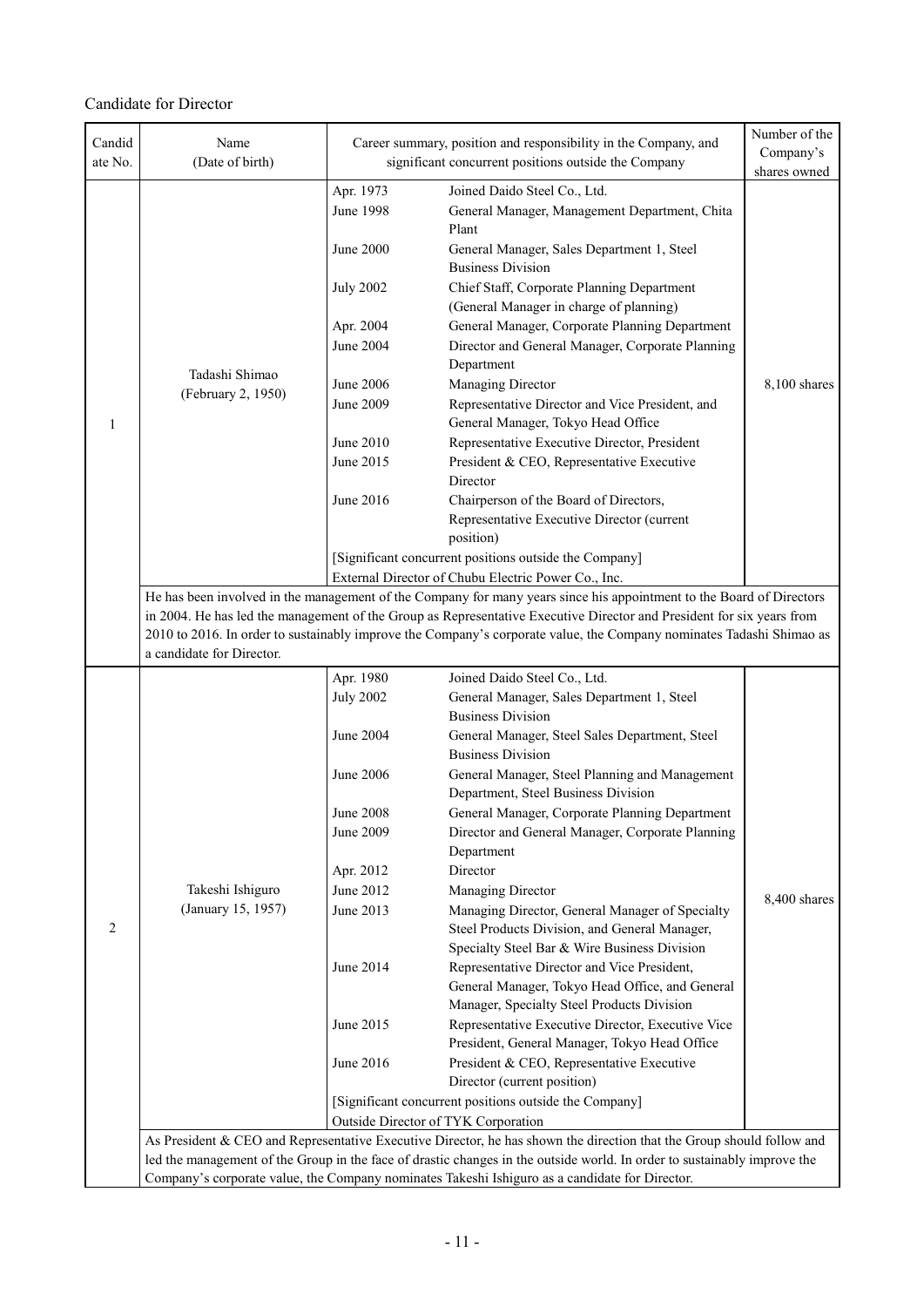| Candid<br>ate No. | Name<br>(Date of birth)                                                                                                                                                             |                               | Career summary, position and responsibility in the Company, and<br>significant concurrent positions outside the Company | Number of the<br>Company's |  |
|-------------------|-------------------------------------------------------------------------------------------------------------------------------------------------------------------------------------|-------------------------------|-------------------------------------------------------------------------------------------------------------------------|----------------------------|--|
|                   |                                                                                                                                                                                     |                               |                                                                                                                         | shares owned               |  |
|                   |                                                                                                                                                                                     | Apr. 1981                     | Joined Daido Steel Co., Ltd.                                                                                            |                            |  |
|                   |                                                                                                                                                                                     | Nov. 2003                     | Deputy General Manager, Hoshizaki Plant, Steel                                                                          |                            |  |
|                   |                                                                                                                                                                                     |                               | <b>Business Division</b>                                                                                                |                            |  |
|                   |                                                                                                                                                                                     | June 2006                     | General Manager, Hoshizaki Plant, Steel Business                                                                        |                            |  |
|                   |                                                                                                                                                                                     |                               | Division                                                                                                                |                            |  |
|                   |                                                                                                                                                                                     | June 2009                     | General Manager, Stainless Steel & Tool Steel<br><b>Business Division</b>                                               |                            |  |
|                   |                                                                                                                                                                                     | June 2010                     | Director and General Manager, Chita Plant,                                                                              |                            |  |
|                   |                                                                                                                                                                                     |                               | Specialty Steel Business Division                                                                                       |                            |  |
|                   |                                                                                                                                                                                     | Apr. 2012                     | Director and General Manager, Chita Plant,                                                                              |                            |  |
|                   | Tsukasa Nishimura                                                                                                                                                                   |                               | Specialty Steel Products Division                                                                                       | 7,000 shares               |  |
|                   | (October 6, 1957)                                                                                                                                                                   | June 2013                     | Director                                                                                                                |                            |  |
| 3                 |                                                                                                                                                                                     | June 2014                     | Managing Director                                                                                                       |                            |  |
|                   |                                                                                                                                                                                     | June 2015                     | Director, Managing Executive Officer                                                                                    |                            |  |
|                   |                                                                                                                                                                                     | June 2016                     | Representative Executive Director, Executive Vice                                                                       |                            |  |
|                   |                                                                                                                                                                                     |                               | President (current position)                                                                                            |                            |  |
|                   |                                                                                                                                                                                     | [Responsibility]              |                                                                                                                         |                            |  |
|                   |                                                                                                                                                                                     | Assistant to the President    |                                                                                                                         |                            |  |
|                   |                                                                                                                                                                                     |                               | Supervisor of all departments, in charge of CRM Department                                                              |                            |  |
|                   |                                                                                                                                                                                     |                               | [Significant concurrent positions outside the Company]                                                                  |                            |  |
|                   | Outside Auditor of TYK Corporation                                                                                                                                                  |                               |                                                                                                                         |                            |  |
|                   |                                                                                                                                                                                     |                               | He has extensive knowledge of manufacturing technology. Developing our manufacturing technology is crucial to           |                            |  |
|                   |                                                                                                                                                                                     |                               | achieving carbon neutral and meeting other challenges. In order to sustainably improve the Company's corporate value,   |                            |  |
|                   | the Company nominates Tsukasa Nishimura as a candidate for Director.                                                                                                                |                               |                                                                                                                         |                            |  |
|                   |                                                                                                                                                                                     | Apr. 1985<br><b>July 2008</b> | Joined Daido Steel Co., Ltd.<br>General Manager, Advanced Materials R&D                                                 |                            |  |
|                   |                                                                                                                                                                                     |                               | Department, Specialty Steel Research Center, R&D                                                                        |                            |  |
|                   |                                                                                                                                                                                     |                               | Division                                                                                                                |                            |  |
|                   |                                                                                                                                                                                     | June 2010                     | General Manager, Specialty Steel Research Center,                                                                       |                            |  |
|                   |                                                                                                                                                                                     |                               | R&D Division                                                                                                            |                            |  |
|                   | Tetsuya Shimizu                                                                                                                                                                     | Oct. 2014                     | General Manager, Material Solutions Department,                                                                         |                            |  |
|                   |                                                                                                                                                                                     |                               | Forged Products Division                                                                                                |                            |  |
|                   |                                                                                                                                                                                     | June 2016                     | Executive Officer and General Manager, Material                                                                         |                            |  |
|                   |                                                                                                                                                                                     |                               | <b>Solutions Department</b>                                                                                             |                            |  |
|                   |                                                                                                                                                                                     | Apr. 2017                     | Executive Officer and General Manager, Corporate                                                                        |                            |  |
|                   |                                                                                                                                                                                     |                               | Research & Development Center                                                                                           |                            |  |
|                   |                                                                                                                                                                                     | Apr. 2019                     | Executive Officer and General Manager, Corporate                                                                        |                            |  |
|                   | (November 7, 1962)                                                                                                                                                                  | Apr. 2020                     | Planning Department<br>Managing Executive Officer and General Manager,                                                  | 1,900 shares               |  |
| 4                 |                                                                                                                                                                                     |                               | Corporate Planning Department                                                                                           |                            |  |
|                   |                                                                                                                                                                                     | June 2020                     | Director, Managing Executive Officer and General                                                                        |                            |  |
|                   |                                                                                                                                                                                     |                               | Manager, Corporate Planning Department                                                                                  |                            |  |
|                   |                                                                                                                                                                                     | June 2021                     | Director, Managing Executive Officer and General                                                                        |                            |  |
|                   |                                                                                                                                                                                     |                               | Manager, Functional Products Business Division                                                                          |                            |  |
|                   |                                                                                                                                                                                     | Apr. 2022                     | Representative Executive Director, Executive Vice                                                                       |                            |  |
|                   |                                                                                                                                                                                     |                               | President, General Manager, Functional Products                                                                         |                            |  |
|                   |                                                                                                                                                                                     |                               | Business Division, and General Manager, Tokyo                                                                           |                            |  |
|                   |                                                                                                                                                                                     |                               | Head Office (current position)                                                                                          |                            |  |
|                   |                                                                                                                                                                                     | [Responsibility]              |                                                                                                                         |                            |  |
|                   |                                                                                                                                                                                     | Assistant to the President    |                                                                                                                         |                            |  |
|                   | Corporate Research & Development Center, Sales Division<br>He has extensive knowledge about research and development. He also has a wide range of expertise in other areas, such as |                               |                                                                                                                         |                            |  |
|                   |                                                                                                                                                                                     |                               | coordinating the 2023 Medium-Term Management Plan as General Manager of the Corporate Planning Department. Since        |                            |  |
|                   | the Company will need to develop more new products, for example, to deal with vehicle electrification, the Company                                                                  |                               |                                                                                                                         |                            |  |
|                   | nominates Tetsuya Shimizu as a candidate for Director.                                                                                                                              |                               |                                                                                                                         |                            |  |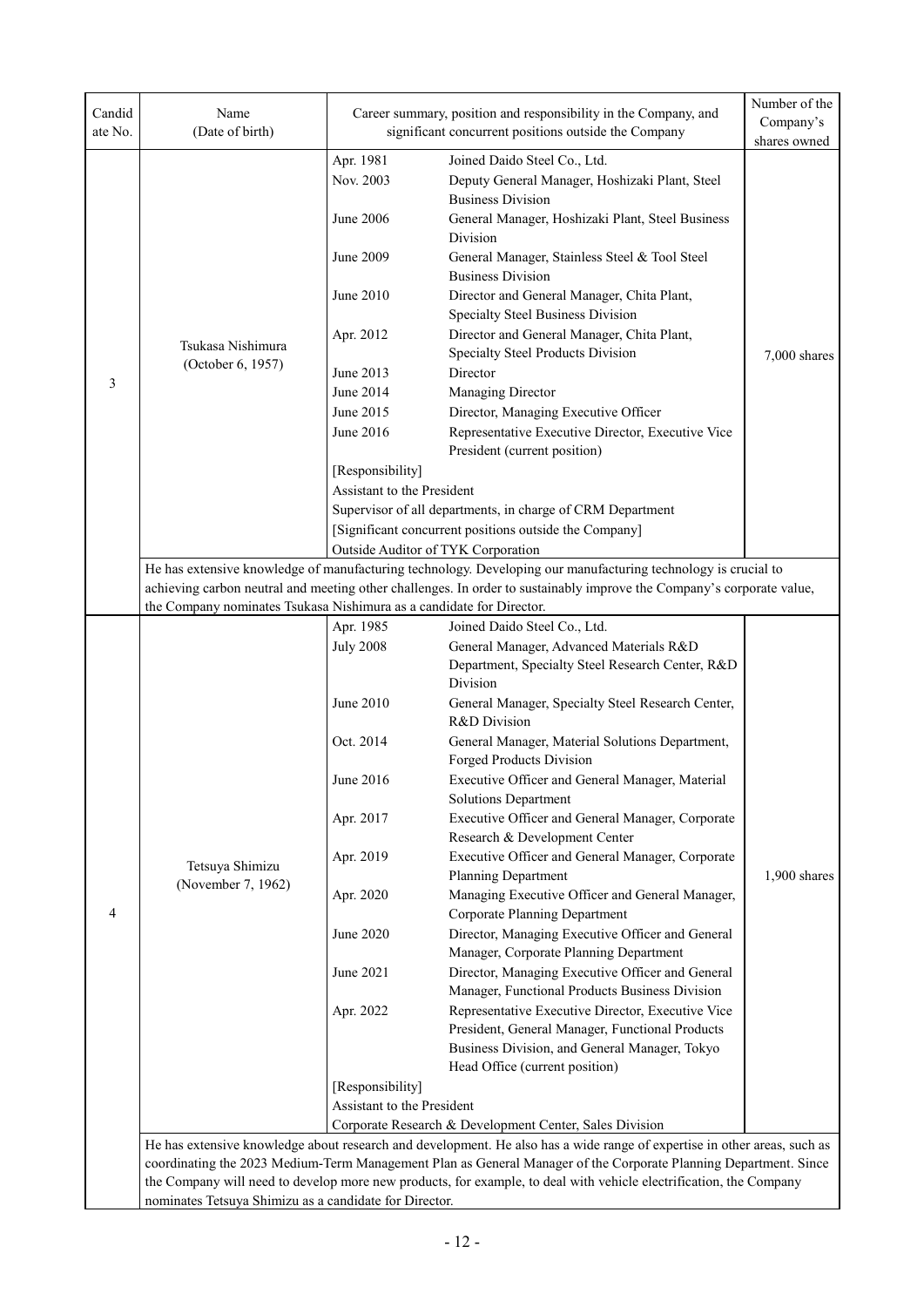| Candid  | Name                                                                                                                                                         |                                                                                                                    | Career summary, position and responsibility in the Company, and                                                                                                                                                                                   | Number of the<br>Company's |  |  |
|---------|--------------------------------------------------------------------------------------------------------------------------------------------------------------|--------------------------------------------------------------------------------------------------------------------|---------------------------------------------------------------------------------------------------------------------------------------------------------------------------------------------------------------------------------------------------|----------------------------|--|--|
| ate No. | (Date of birth)                                                                                                                                              |                                                                                                                    | significant concurrent positions outside the Company                                                                                                                                                                                              |                            |  |  |
|         |                                                                                                                                                              |                                                                                                                    |                                                                                                                                                                                                                                                   | shares owned               |  |  |
|         |                                                                                                                                                              | Apr. 1985<br>June 2009                                                                                             | Joined Daido Steel Co., Ltd.<br>General Manager, Stainless Steel Sales                                                                                                                                                                            |                            |  |  |
|         |                                                                                                                                                              | Apr. 2012                                                                                                          | Department, Stainless Steel & Tool Steel Division<br>General Manager, Nagoya Sales Department,<br>Specialty Steel Bar & Wire Business Division,                                                                                                   |                            |  |  |
|         |                                                                                                                                                              |                                                                                                                    | Specialty Steel Products Division                                                                                                                                                                                                                 |                            |  |  |
|         |                                                                                                                                                              | June 2015                                                                                                          | General Manager, Nagoya Sales Department,<br>Automobile Business Unit                                                                                                                                                                             |                            |  |  |
|         | Kazuhiro Toshimitsu                                                                                                                                          | Apr. 2017                                                                                                          | Executive Officer and General Manager, Planning<br>Department for Affiliates                                                                                                                                                                      |                            |  |  |
|         | (August 24, 1962)                                                                                                                                            | Apr. 2019                                                                                                          | Executive Officer and General Manager, General<br>Affairs Department                                                                                                                                                                              | $1,700$ shares             |  |  |
| 5       |                                                                                                                                                              | Apr. 2020                                                                                                          | Managing Executive Officer and General Manager,<br>General Affairs Department                                                                                                                                                                     |                            |  |  |
|         |                                                                                                                                                              | June 2020                                                                                                          | Director, Managing Executive Officer                                                                                                                                                                                                              |                            |  |  |
|         |                                                                                                                                                              | Apr. 2022                                                                                                          | Representative Executive Director, Executive Vice<br>President (current position)                                                                                                                                                                 |                            |  |  |
|         |                                                                                                                                                              | [Responsibility]                                                                                                   |                                                                                                                                                                                                                                                   |                            |  |  |
|         |                                                                                                                                                              | Assistant to the President                                                                                         |                                                                                                                                                                                                                                                   |                            |  |  |
|         |                                                                                                                                                              |                                                                                                                    | General Affairs Department, Legal Department, Personnel Department,                                                                                                                                                                               |                            |  |  |
|         | and Director's Departmental Section<br>He has been promoting to reform in non-financial areas such as SDGs and corporate governance codes. As the importance |                                                                                                                    |                                                                                                                                                                                                                                                   |                            |  |  |
|         |                                                                                                                                                              |                                                                                                                    |                                                                                                                                                                                                                                                   |                            |  |  |
|         |                                                                                                                                                              |                                                                                                                    | of non-financial factors in the enhancement of sustainable corporate value has been increasing year by year, Kazuhiro<br>Toshimitsu's expertise in this area is crucial for this purpose; therefore, the Company nominates him as a candidate for |                            |  |  |
|         | Director.                                                                                                                                                    |                                                                                                                    |                                                                                                                                                                                                                                                   |                            |  |  |
|         |                                                                                                                                                              | Apr. 1986                                                                                                          | Joined Daido Steel Co., Ltd.                                                                                                                                                                                                                      |                            |  |  |
|         |                                                                                                                                                              | Apr. 2012                                                                                                          | General Manager, Automobile Sales Department,                                                                                                                                                                                                     |                            |  |  |
|         | Toshiaki Yamashita<br>(January 20, 1964)                                                                                                                     |                                                                                                                    | Specialty Steel Bar & Wire Division, Specialty<br><b>Steel Products Division</b>                                                                                                                                                                  |                            |  |  |
|         |                                                                                                                                                              | June 2015                                                                                                          | General Manager, Tokyo Sales Department,<br>Automobile Business Unit                                                                                                                                                                              |                            |  |  |
|         |                                                                                                                                                              | June 2016                                                                                                          | General Manager, Automobile Business Unit                                                                                                                                                                                                         |                            |  |  |
|         |                                                                                                                                                              | Apr. 2017                                                                                                          | Executive Officer and General Manager, Corporate                                                                                                                                                                                                  |                            |  |  |
|         |                                                                                                                                                              |                                                                                                                    | Planning Department                                                                                                                                                                                                                               |                            |  |  |
|         |                                                                                                                                                              | Apr. 2019                                                                                                          | Executive Officer and General Manager,                                                                                                                                                                                                            |                            |  |  |
|         |                                                                                                                                                              | Apr. 2020                                                                                                          | Automobile Business Unit<br>Managing Executive Officer and General Manager,                                                                                                                                                                       | $1,400$ shares             |  |  |
|         |                                                                                                                                                              |                                                                                                                    | Automobile Business Unit                                                                                                                                                                                                                          |                            |  |  |
| 6       |                                                                                                                                                              | June 2020                                                                                                          | Director, Managing Executive Officer and General<br>Manager, Automobile Business Unit                                                                                                                                                             |                            |  |  |
|         |                                                                                                                                                              | June 2021                                                                                                          | Director, Managing Executive Officer and General                                                                                                                                                                                                  |                            |  |  |
|         |                                                                                                                                                              |                                                                                                                    | Manager, Specialty Steel Business Division<br>(current position)                                                                                                                                                                                  |                            |  |  |
|         |                                                                                                                                                              | [Responsibility]                                                                                                   |                                                                                                                                                                                                                                                   |                            |  |  |
|         |                                                                                                                                                              | Die Forging Division                                                                                               |                                                                                                                                                                                                                                                   |                            |  |  |
|         |                                                                                                                                                              | Director of FUJI OOZX Inc.                                                                                         | [Significant concurrent positions outside the Company]                                                                                                                                                                                            |                            |  |  |
|         |                                                                                                                                                              |                                                                                                                    | He has extensive sales know-how from being engaged in sales of our steel-related products for many years. He also has a                                                                                                                           |                            |  |  |
|         |                                                                                                                                                              | wide range of knowledge from his experience as General Manager, Corporate Planning Department. In order to reflect |                                                                                                                                                                                                                                                   |                            |  |  |
|         |                                                                                                                                                              |                                                                                                                    | Toshiaki Yamashita's market responsiveness in the midst of major changes in the Company's product strategy, such as our                                                                                                                           |                            |  |  |
|         | response to vehicle electrification, onto our management, we nominate him as a candidate for Director.                                                       |                                                                                                                    |                                                                                                                                                                                                                                                   |                            |  |  |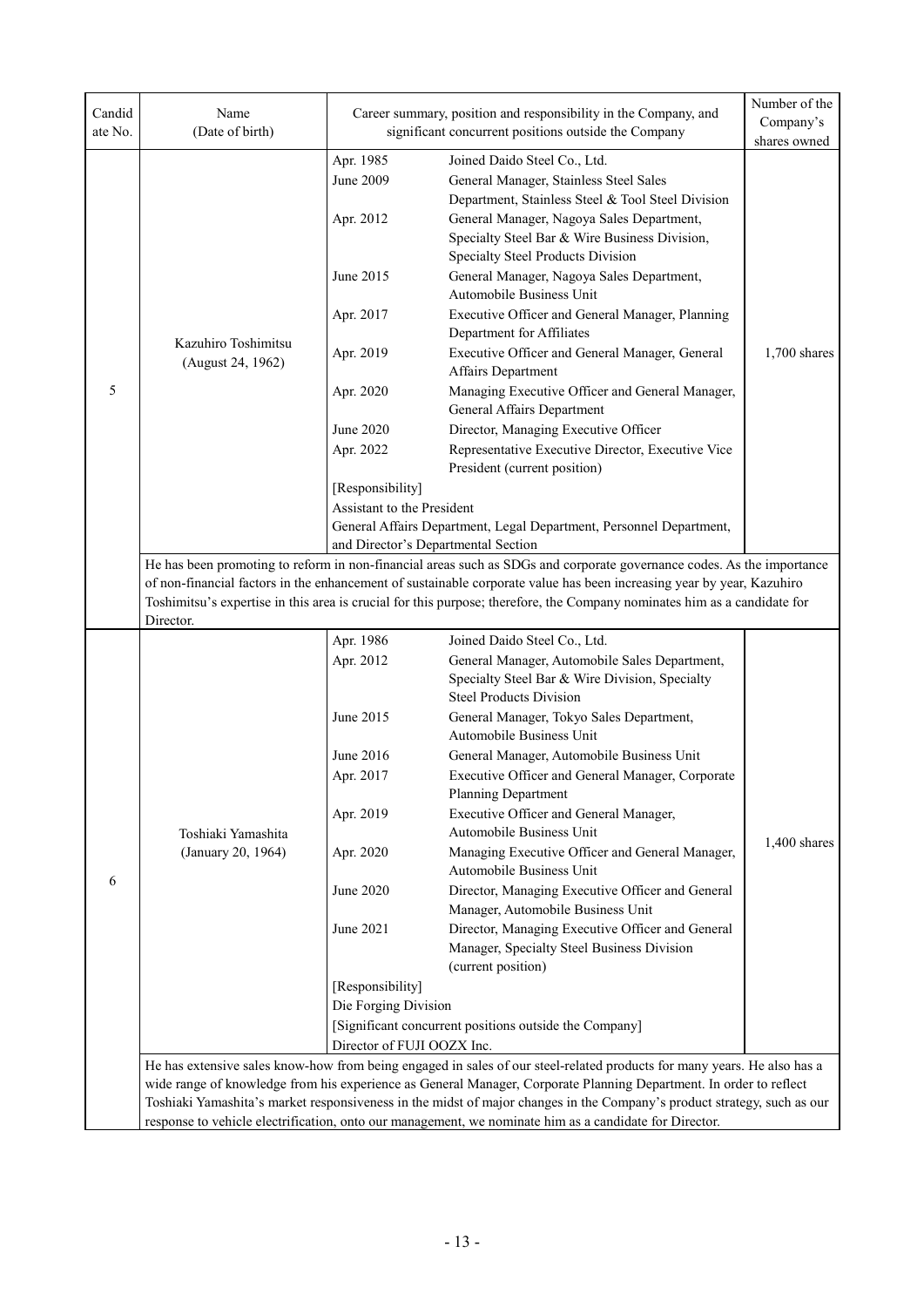| Candid<br>ate No. | Name<br>(Date of birth)                                                                                                                                                                                                                                                                                                                                                                                                                                                          | Career summary, position and responsibility in the Company, and                                                          | Number of the<br>Company's<br>shares owned                                                                                                                                                                                                                                                                                                                                                                                                                                                                                                                                   |                |  |
|-------------------|----------------------------------------------------------------------------------------------------------------------------------------------------------------------------------------------------------------------------------------------------------------------------------------------------------------------------------------------------------------------------------------------------------------------------------------------------------------------------------|--------------------------------------------------------------------------------------------------------------------------|------------------------------------------------------------------------------------------------------------------------------------------------------------------------------------------------------------------------------------------------------------------------------------------------------------------------------------------------------------------------------------------------------------------------------------------------------------------------------------------------------------------------------------------------------------------------------|----------------|--|
| 7                 | Akihito Kajita<br>(October 11, 1962)                                                                                                                                                                                                                                                                                                                                                                                                                                             | Apr. 1986<br>Apr. 2011<br>Apr. 2012<br><b>July 2013</b><br>Apr. 2014<br>June 2015<br>June 2017<br>June 2019<br>June 2021 | significant concurrent positions outside the Company<br>Joined The Industrial Bank of Japan, Limited<br>General Manager, e-Business Division of Mizuho<br>Corporate Bank, Ltd.<br>General Manager, Toyama Corporate Banking<br><b>Division</b><br>General Manager, Toyama Branch of Mizuho Bank,<br>Ltd.<br>General Manager, Corporate Banking Division<br>No. 1<br>President & CEO of Mizuho Electronic Monetary<br>Claim Recording Co., Ltd.<br>Executive Officer of Daido Steel Co., Ltd.<br>Director, Executive Officer<br>Director, Managing Executive Officer (current | $3,200$ shares |  |
|                   |                                                                                                                                                                                                                                                                                                                                                                                                                                                                                  | [Responsibility]                                                                                                         | position)<br>IT Planning Department, Finance & Accounting Department, and                                                                                                                                                                                                                                                                                                                                                                                                                                                                                                    |                |  |
|                   | Internal Control (Financial Instruments and Exchange Act)<br>He has previously worked for financial institutions and has been intimately involved in IT and finance. Akihito Kajita's<br>expertise and extensive knowledge of IT will be needed to further promote digitalization going forward. The Company<br>nominates him as a candidate for Director in order to bring a diverse perspective to the Company's management through<br>his experience in different industries. |                                                                                                                          |                                                                                                                                                                                                                                                                                                                                                                                                                                                                                                                                                                              |                |  |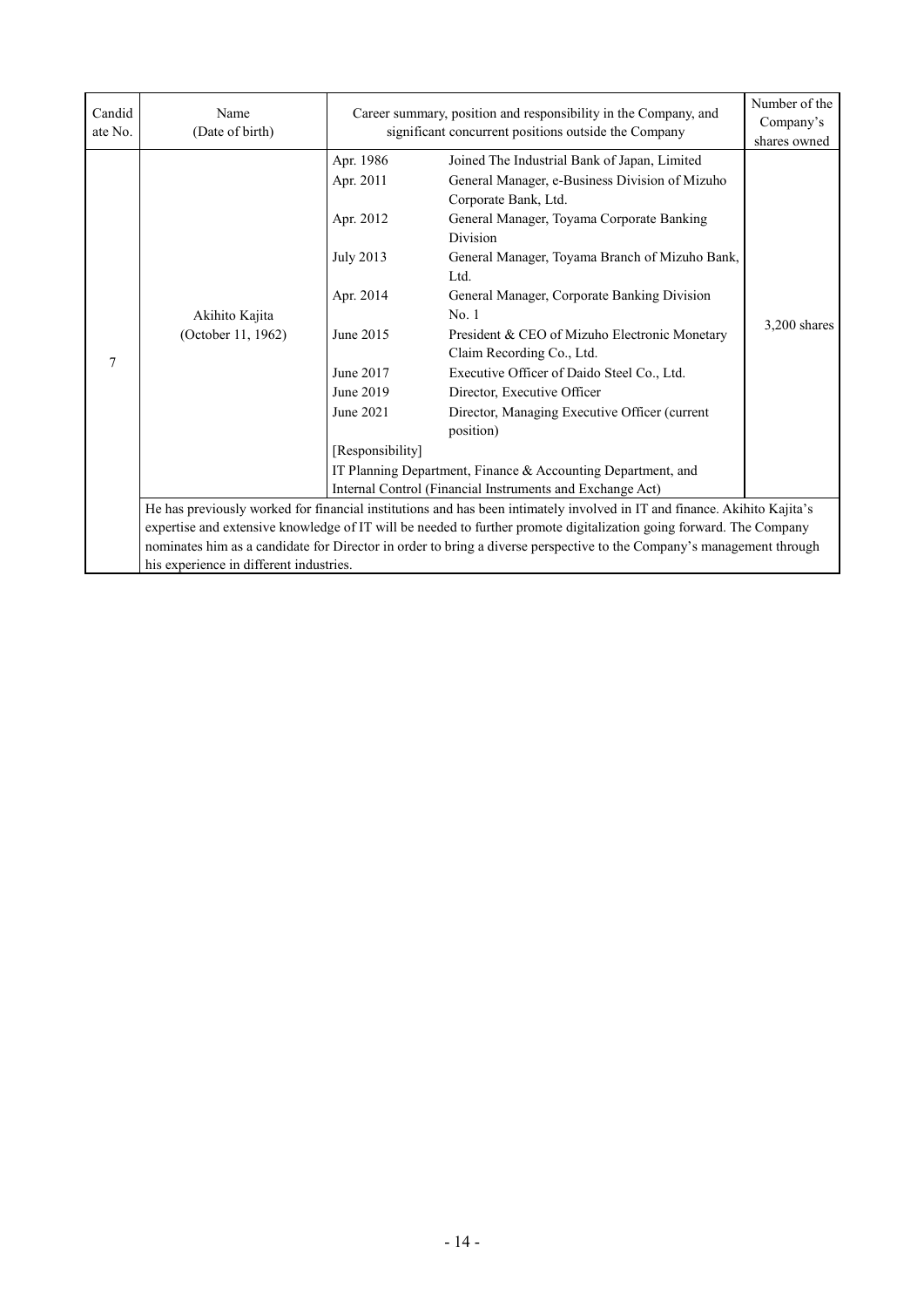| Candid<br>ate No. | Name<br>(Date of birth)                                                                                                                                                                                                                                                                                                                                                                                                                                                                                                                                                                                                                                                                                                                                                                                                                                                                                                                                                    | Career summary, position and responsibility in the Company, and<br>significant concurrent positions outside the Company                                |                                                                                                                                                                                                                                                                                                                                                                                                                                                                                                                                                                                                                                                                                                                                                                                                                                                                                                                                                                                                                                                                                                    | Number of the<br>Company's<br>shares owned |  |  |
|-------------------|----------------------------------------------------------------------------------------------------------------------------------------------------------------------------------------------------------------------------------------------------------------------------------------------------------------------------------------------------------------------------------------------------------------------------------------------------------------------------------------------------------------------------------------------------------------------------------------------------------------------------------------------------------------------------------------------------------------------------------------------------------------------------------------------------------------------------------------------------------------------------------------------------------------------------------------------------------------------------|--------------------------------------------------------------------------------------------------------------------------------------------------------|----------------------------------------------------------------------------------------------------------------------------------------------------------------------------------------------------------------------------------------------------------------------------------------------------------------------------------------------------------------------------------------------------------------------------------------------------------------------------------------------------------------------------------------------------------------------------------------------------------------------------------------------------------------------------------------------------------------------------------------------------------------------------------------------------------------------------------------------------------------------------------------------------------------------------------------------------------------------------------------------------------------------------------------------------------------------------------------------------|--------------------------------------------|--|--|
| 8                 | Independent<br>Outside<br>Shuji Soma<br>(September 14, 1961)                                                                                                                                                                                                                                                                                                                                                                                                                                                                                                                                                                                                                                                                                                                                                                                                                                                                                                               | Apr. 1986<br>Apr. 2009<br>Nov. 2010<br>Apr. 2013<br>Nov. 2014<br>Apr. 2016<br>Apr. 2019<br>June 2019<br>[Tenure as Director of the Company]<br>3 years | Joined Nippon Steel Corporation<br>Group Manager, Flat Products Marketing &<br>Technical Service Department, Flat Products<br>Division<br>General Manager, Sheet & Coil Division of Yawata<br>Works<br>General Manager, Head of Div., Production &<br>Technical Control Division, Yawata Works, Nippon<br>Steel & Sumitomo Metal Corporation<br>General Manager, Head of Div., Production &<br>Technical Control Division, Kimitsu Works<br>Executive Officer, Head of Div., Flat Products<br>Technology Division, Flat Products Unit<br>Deputy Project Leader, Shanghai-Baoshan Cold-<br>rolled & Coated Sheet Products Project, Global<br><b>Business Development Sector</b><br>Deputy Project Leader, India Continuous Annealing<br>and Processing Line Project, Global Business<br>Development Sector<br>Managing Executive Officer, Head of Works<br>Nagoya Works, Nippon Steel Corporation (current<br>position)<br>Director of Daido Steel Co., Ltd. (current position)<br>[Significant concurrent positions outside the Company]<br>Managing Executive Officer of Nippon Steel Corporation | $0$ shares                                 |  |  |
|                   |                                                                                                                                                                                                                                                                                                                                                                                                                                                                                                                                                                                                                                                                                                                                                                                                                                                                                                                                                                            |                                                                                                                                                        | 1. Shuji Soma is a candidate for outside Director. Mr. Soma has abundant experience and insight as an executive of a<br>major company in the steel industry. The Company expects that he will share appropriate advice and ideas on Company                                                                                                                                                                                                                                                                                                                                                                                                                                                                                                                                                                                                                                                                                                                                                                                                                                                        |                                            |  |  |
|                   | management at Board of Directors meetings, Nomination and Remuneration Committee and other such meetings based<br>on his experience, and therefore renominates him as a candidate for outside Director.<br>2. The Company has entered into an agreement with Shuji Soma to limit his liability to the minimum amount required by<br>law as stipulated in Article 423, Paragraph 1 of the Companies Act. If he is reelected, this agreement will be continued.<br>3. Shuji Soma serves as a Director of Kisokoma Heights Co., Ltd., which is a subsidiary of the Company.<br>4. The Company has designated Shuji Soma as an independent officer according to the provisions of the Tokyo Stock<br>Exchange and the Nagoya Stock Exchange. Although the Company has sales transactions with Nippon Steel<br>Corporation, where he is currently an executive, it accounts for less than 1% of Company sales, so it is not considered<br>as interfering with his independence. |                                                                                                                                                        |                                                                                                                                                                                                                                                                                                                                                                                                                                                                                                                                                                                                                                                                                                                                                                                                                                                                                                                                                                                                                                                                                                    |                                            |  |  |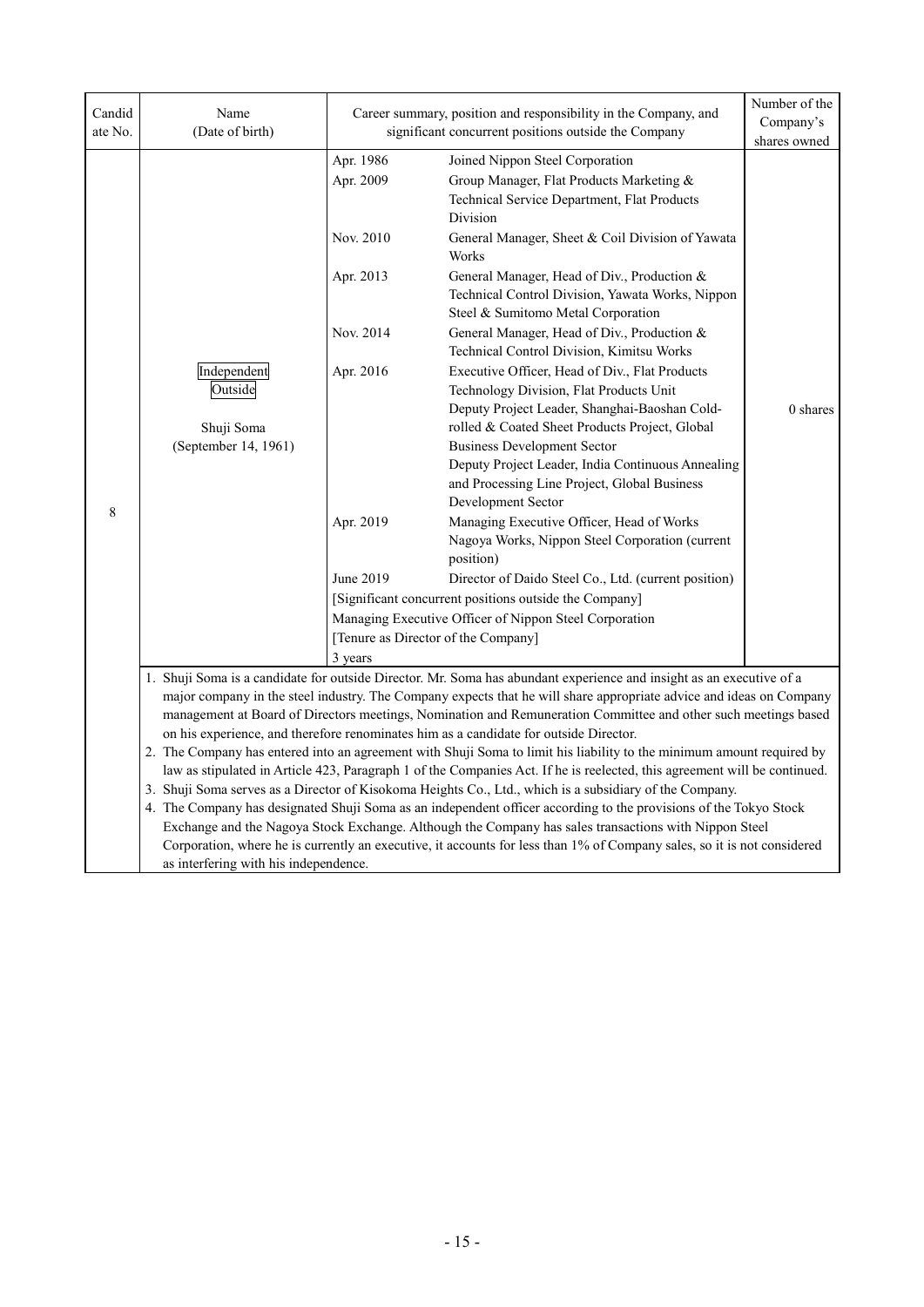| Candid<br>ate No. | Name<br>(Date of birth)                                                                                                                                                                                                                                                                                                                                                                                                                                                                                                                                                                                                                                                                                                                                                                                             | Career summary, position and responsibility in the Company, and<br>significant concurrent positions outside the Company                       |                                                                                                                                                                                                                                                                                                                                                                                                                                                                                                                                                                                                                                                                                                                                                                                                                                                                                   | Number of the<br>Company's<br>shares owned |  |  |
|-------------------|---------------------------------------------------------------------------------------------------------------------------------------------------------------------------------------------------------------------------------------------------------------------------------------------------------------------------------------------------------------------------------------------------------------------------------------------------------------------------------------------------------------------------------------------------------------------------------------------------------------------------------------------------------------------------------------------------------------------------------------------------------------------------------------------------------------------|-----------------------------------------------------------------------------------------------------------------------------------------------|-----------------------------------------------------------------------------------------------------------------------------------------------------------------------------------------------------------------------------------------------------------------------------------------------------------------------------------------------------------------------------------------------------------------------------------------------------------------------------------------------------------------------------------------------------------------------------------------------------------------------------------------------------------------------------------------------------------------------------------------------------------------------------------------------------------------------------------------------------------------------------------|--------------------------------------------|--|--|
| 9                 | Independent<br>Outside<br>Ryoichi Yamamoto<br>(March 27, 1951)                                                                                                                                                                                                                                                                                                                                                                                                                                                                                                                                                                                                                                                                                                                                                      | Apr. 1973<br>Feb. 1993<br>Feb. 2001<br>May 2003<br>Sept. 2007<br>Mar. 2010<br>Apr. 2013<br>May 2017<br><b>May 2020</b><br>June 2021<br>1 year | Joined The Daimaru, Inc.<br>Manager of Sales Planning Department, Osaka<br>Umeda Store<br>Director, and General Manager of Sales Reform<br>Promotion Office and General Manager of Sales<br>Planning Office, Department Store Operations<br>Headquarters, Head Office<br>President and COO<br>Director of J. FRONT RETAILING Co., Ltd.<br>Director of Matsuzakaya Co., Ltd.<br>President of Daimaru Matsuzakaya Department<br>Stores Co. Ltd.<br>President of J. FRONT RETAILING Co., Ltd.<br>Director, President, and Representative Executive<br>Officer<br>Director and Board of Directors Chairperson<br>(current position)<br>Director of Daido Steel Co., Ltd. (current position)<br>[Significant concurrent positions outside the Company]<br>Director of J. FRONT RETAILING Co., Ltd.<br>Outside Director of NORITAKE CO., LIMITED<br>[Tenure as Director of the Company] | 0 shares                                   |  |  |
|                   | 1. Ryoichi Yamamoto is a candidate for outside Director. Mr. Yamamoto has served for many years as a representative<br>director and representative executive officer in industries outside the Company, and has a wide range of experience and<br>insight. The Company expects that he will share appropriate advice and ideas on Company management at Board of<br>Directors meetings, Nomination and Remuneration Committee and other such meetings based on his experience, and<br>therefore renominates him as a candidate for outside Director.<br>2. The Company has entered into an agreement with Ryoichi Yamamoto to limit his liability to the minimum amount<br>required by law as stipulated in Article 423, Paragraph 1 of the Companies Act. If he is reelected, this agreement will be<br>continued. |                                                                                                                                               |                                                                                                                                                                                                                                                                                                                                                                                                                                                                                                                                                                                                                                                                                                                                                                                                                                                                                   |                                            |  |  |
|                   | 3. The Company has designated Ryoichi Yamamoto as an independent officer according to the provisions of the Tokyo<br>Stock Exchange and the Nagoya Stock Exchange. Although the Company occasionally has purchase transactions for<br>goods with Daimaru Matsuzakaya Department Store Co. Ltd., where he executed business until March of 2012, it<br>accounts for less than 1% of Company sales, so it is not considered as interfering with his independence.                                                                                                                                                                                                                                                                                                                                                     |                                                                                                                                               |                                                                                                                                                                                                                                                                                                                                                                                                                                                                                                                                                                                                                                                                                                                                                                                                                                                                                   |                                            |  |  |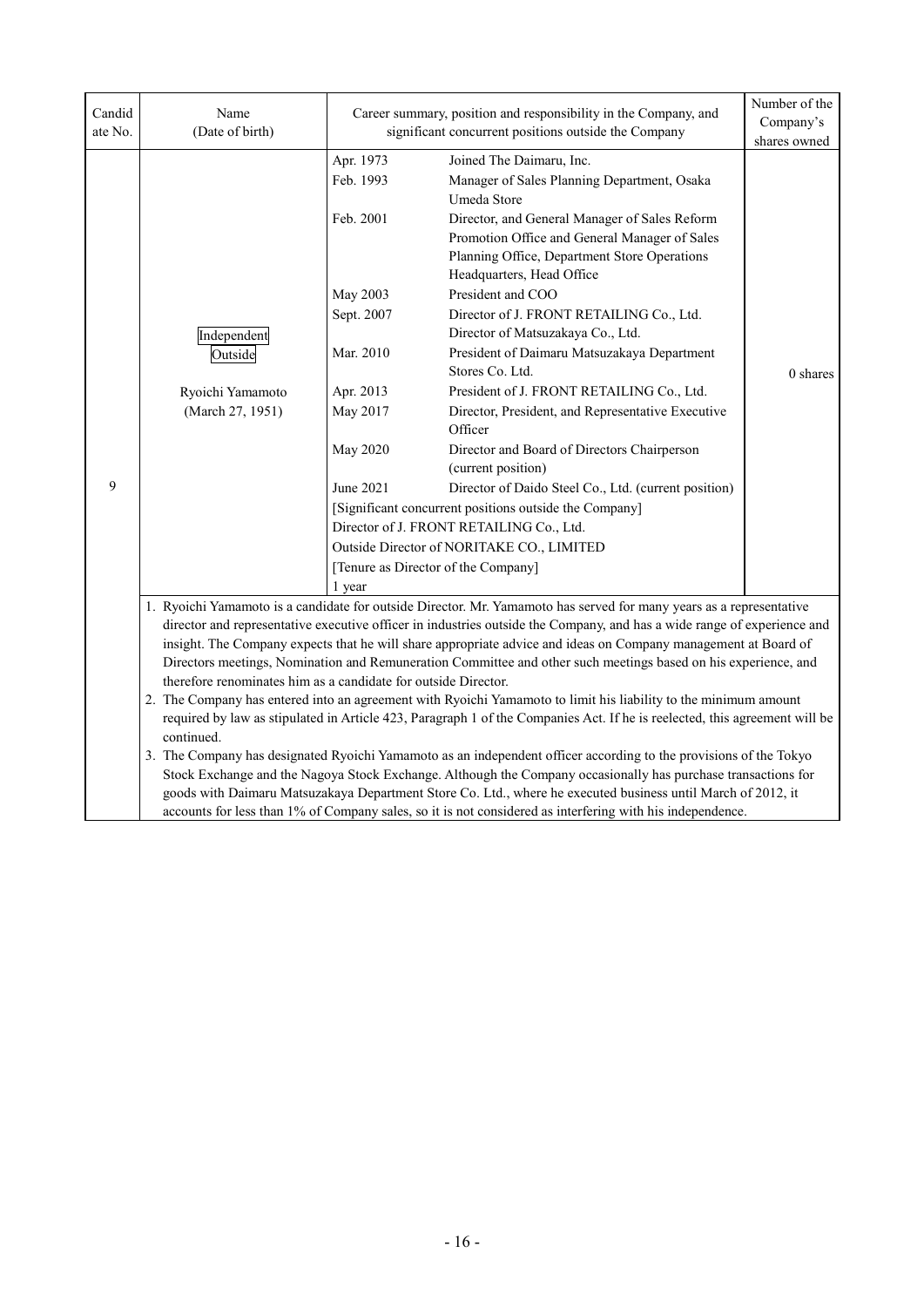| Candid<br>ate No. | Name<br>(Date of birth)                                                                                                                                                                                                                     | Career summary, position and responsibility in the Company, and<br>significant concurrent positions outside the Company  |                                                                                                                                | Number of the<br>Company's<br>shares owned |  |  |  |  |
|-------------------|---------------------------------------------------------------------------------------------------------------------------------------------------------------------------------------------------------------------------------------------|--------------------------------------------------------------------------------------------------------------------------|--------------------------------------------------------------------------------------------------------------------------------|--------------------------------------------|--|--|--|--|
|                   |                                                                                                                                                                                                                                             | Mar. 1992                                                                                                                | Acquired Doctor of Engineering at Nagoya<br>University                                                                         |                                            |  |  |  |  |
|                   |                                                                                                                                                                                                                                             | Apr. 1996                                                                                                                | Assistant Professor of Materials Engineering                                                                                   |                                            |  |  |  |  |
|                   | Independent                                                                                                                                                                                                                                 |                                                                                                                          | Laboratory, Daido Institute of Technology                                                                                      |                                            |  |  |  |  |
|                   | Outside                                                                                                                                                                                                                                     | Apr. 2001                                                                                                                | Professor of School of Engineering, Daido<br>University                                                                        |                                            |  |  |  |  |
|                   |                                                                                                                                                                                                                                             | Apr. 2017                                                                                                                | Director of Daido Educational Institutions (current                                                                            | 0 shares                                   |  |  |  |  |
|                   | Mutsuko Jinbo                                                                                                                                                                                                                               |                                                                                                                          | position)                                                                                                                      |                                            |  |  |  |  |
|                   | (August 23, 1953)                                                                                                                                                                                                                           | Apr. 2017                                                                                                                | President of Daido University (current position)                                                                               |                                            |  |  |  |  |
|                   |                                                                                                                                                                                                                                             | June 2019                                                                                                                | Director of Daido Steel Co., Ltd. (current position)                                                                           |                                            |  |  |  |  |
|                   |                                                                                                                                                                                                                                             | [Tenure as Director of the Company]                                                                                      |                                                                                                                                |                                            |  |  |  |  |
| 10                |                                                                                                                                                                                                                                             | 3 years                                                                                                                  |                                                                                                                                |                                            |  |  |  |  |
|                   | 1. Mutsuko Jinbo is a candidate for outside Director. Although Ms. Jinbo has never been involved with company                                                                                                                               |                                                                                                                          |                                                                                                                                |                                            |  |  |  |  |
|                   | management, she has been involved with management as a director for a school corporation and has a wide range of                                                                                                                            |                                                                                                                          |                                                                                                                                |                                            |  |  |  |  |
|                   | experience and insight as a university president and professor. The Company expects that she will share appropriate                                                                                                                         |                                                                                                                          |                                                                                                                                |                                            |  |  |  |  |
|                   | advice and ideas on Company management and product development at Board of Directors meetings, Nomination and                                                                                                                               |                                                                                                                          |                                                                                                                                |                                            |  |  |  |  |
|                   | Remuneration Committee and other such meetings, and therefore renominates her as a candidate for outside Director.<br>2. The Company has entered into an agreement with Mutsuko Jinbo to limit her liability to the minimum amount required |                                                                                                                          |                                                                                                                                |                                            |  |  |  |  |
|                   | by law as stipulated in Article 423, Paragraph 1 of the Companies Act. If she is reelected, this agreement will be                                                                                                                          |                                                                                                                          |                                                                                                                                |                                            |  |  |  |  |
|                   | continued.                                                                                                                                                                                                                                  |                                                                                                                          |                                                                                                                                |                                            |  |  |  |  |
|                   | 3. The Company has designated Mutsuko Jinbo as an independent officer according to the provisions of the Tokyo Stock                                                                                                                        |                                                                                                                          |                                                                                                                                |                                            |  |  |  |  |
|                   | Exchange and the Nagoya Stock Exchange. The Company has donated to Daido Educational Institutions, which is a                                                                                                                               |                                                                                                                          |                                                                                                                                |                                            |  |  |  |  |
|                   | school corporation where she currently serves as a Director, but the amount of the donation is less than 1% of the total                                                                                                                    |                                                                                                                          |                                                                                                                                |                                            |  |  |  |  |
|                   |                                                                                                                                                                                                                                             |                                                                                                                          | income of the institution, and therefore, is not considered as interfering with her independence.                              |                                            |  |  |  |  |
| Notes:            | 1.                                                                                                                                                                                                                                          |                                                                                                                          | There is no special interest between any of the candidates and the Company.                                                    |                                            |  |  |  |  |
|                   | 2.                                                                                                                                                                                                                                          | The Company has entered into a liability insurance policy for officers, etc., with an insurance company to cover damages |                                                                                                                                |                                            |  |  |  |  |
|                   |                                                                                                                                                                                                                                             |                                                                                                                          | that arise when an insured person is liable due to the execution of his or her duties or receives a claim in carrying out such |                                            |  |  |  |  |

that arise when an insured person is liable due to the execution of his or her duties or receives a claim in carrying out such responsibilities. However, there are exemptions. For example, no compensation is made for damages caused intentionally or due to gross negligence. Each Director will become an insured person under this policy upon his or her election. Moreover, the Company plans to renew this insurance policy in the middle of their terms of office.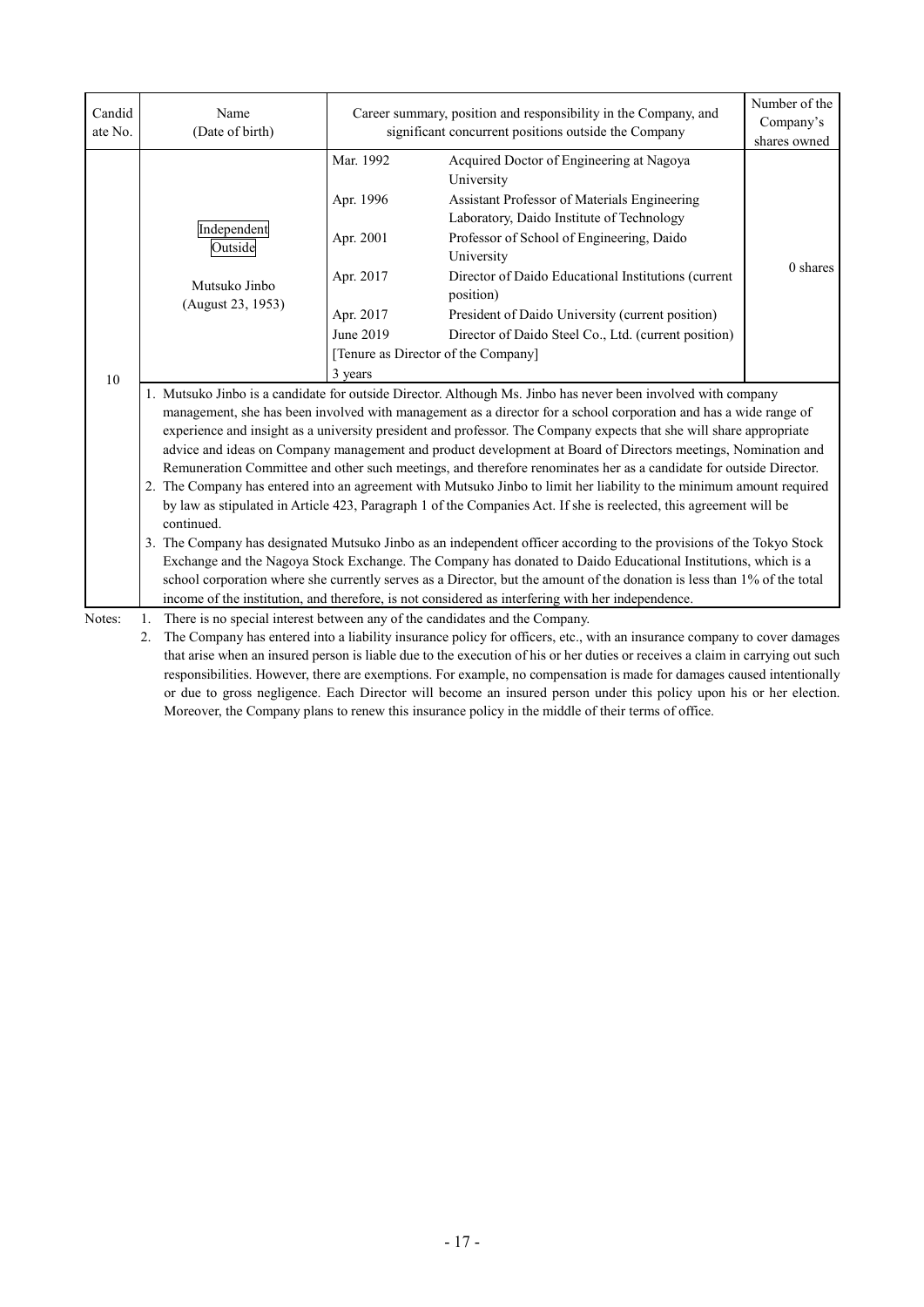#### **Proposal No. 4 Election of Three Directors Who Are Audit & Supervisory Committee Members**

If Proposal No. 2 "Partial Amendment to the Articles of Incorporation" is approved and adopted as drafted, the Company will transition into a company with an Audit & Supervisory Committee; therefore, we propose the election of three Directors who are Audit & Supervisory Committee Members.

Moreover, the Audit & Supervisory Board has approved this proposal.

However, this proposal can only take effect after Proposal No. 2 "Partial Amendment to the Articles of Incorporation" takes effect.

The candidates for the role of Director who are Audit & Supervisory Committee Members are as follows:

#### Candidates for the role of Director who are Audit & Supervisory Committee Members

| Candidate<br>No. | Name<br>(Date of birth)                                                                                            | Career summary, position and responsibility in the Company,<br>and significant concurrent positions outside the Company       | Number of the<br>Company's shares<br>owned                                                                                                                                                                                                                                                                                                                                                                                                                                                           |              |  |  |
|------------------|--------------------------------------------------------------------------------------------------------------------|-------------------------------------------------------------------------------------------------------------------------------|------------------------------------------------------------------------------------------------------------------------------------------------------------------------------------------------------------------------------------------------------------------------------------------------------------------------------------------------------------------------------------------------------------------------------------------------------------------------------------------------------|--------------|--|--|
|                  | Susumu Shimura<br>February 14, 1959                                                                                | Apr. 1981<br>Apr. 2006<br>Apr. 2008<br>May 2009<br>Apr. 2012<br>June 2012<br>June 2015<br>June 2017<br>Apr. 2019<br>June 2019 | Joined Daido Steel Co., Ltd.<br>General Manager, Environmental Facilities<br>Department, Machinery Division<br>General Manager, Takiharu Techno Center,<br>Machinery Division<br>General Manager, Planning & Management<br>Department, Machinery Division<br>General Manager, Machinery Division<br>Director and Manager of Machinery Division<br>Managing Executive Officer<br>Director, Managing Executive Officer<br>Director<br>Full-Time Audit & Supervisory Board Member<br>(current position) | 3,900 shares |  |  |
|                  | He was involved in the Company's management as a Director for many years and he has been responsible for auditing  |                                                                                                                               |                                                                                                                                                                                                                                                                                                                                                                                                                                                                                                      |              |  |  |
|                  |                                                                                                                    | the Company as a Full-Time Audit & Supervisory Board Member since 2019. As such, Susumu Shimura wields                        |                                                                                                                                                                                                                                                                                                                                                                                                                                                                                                      |              |  |  |
|                  | knowledge in both management and auditing which is necessary to further strengthen internal control; therefore the |                                                                                                                               |                                                                                                                                                                                                                                                                                                                                                                                                                                                                                                      |              |  |  |
|                  | Company nominates him as candidate for Director who is an Audit & Supervisory Committee Member.                    |                                                                                                                               |                                                                                                                                                                                                                                                                                                                                                                                                                                                                                                      |              |  |  |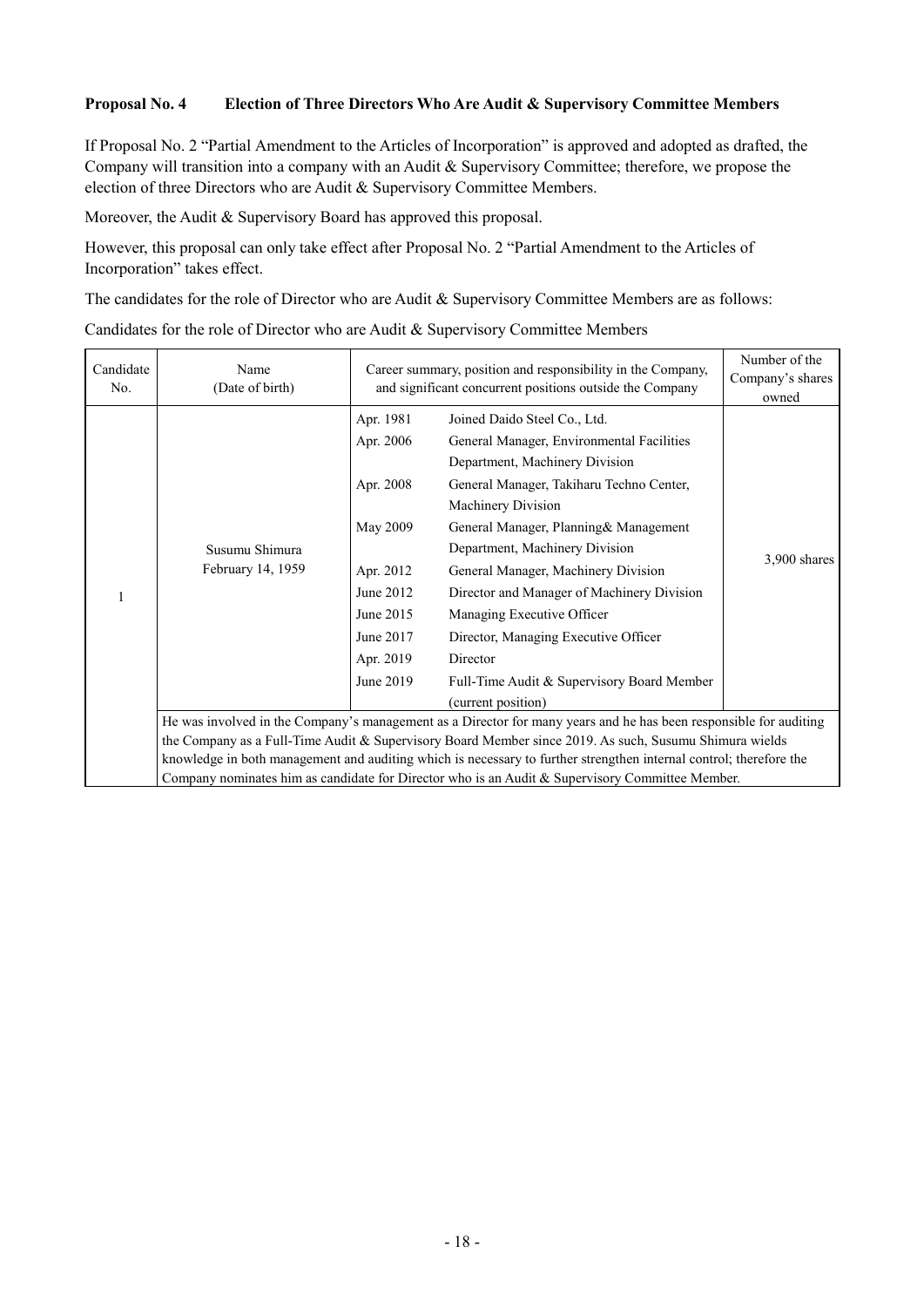| Candidate<br>No. | Name<br>(Date of birth)                                                                                                                                                                                                              | Career summary, position and responsibility in the Company,<br>and significant concurrent positions outside the Company | Number of the<br>Company's shares<br>owned                                                                         |            |  |  |  |  |
|------------------|--------------------------------------------------------------------------------------------------------------------------------------------------------------------------------------------------------------------------------------|-------------------------------------------------------------------------------------------------------------------------|--------------------------------------------------------------------------------------------------------------------|------------|--|--|--|--|
|                  |                                                                                                                                                                                                                                      | Apr. 1982                                                                                                               | Joined The Tokai Bank, Limited                                                                                     |            |  |  |  |  |
|                  |                                                                                                                                                                                                                                      | June 2010                                                                                                               | Executive Officer of The Bank of Tokyo-                                                                            |            |  |  |  |  |
|                  |                                                                                                                                                                                                                                      |                                                                                                                         | Mitsubishi UFJ, Ltd.                                                                                               |            |  |  |  |  |
|                  | Independent                                                                                                                                                                                                                          | June 2010                                                                                                               | Executive Officer of Mitsubishi UFJ Financial                                                                      |            |  |  |  |  |
|                  | Outside                                                                                                                                                                                                                              |                                                                                                                         | Group, Inc.                                                                                                        |            |  |  |  |  |
|                  |                                                                                                                                                                                                                                      | June 2012                                                                                                               | Deputy President of MST Insurance Service                                                                          | 700 shares |  |  |  |  |
|                  | Kiyoshi Mizutani                                                                                                                                                                                                                     |                                                                                                                         | Co., Ltd.                                                                                                          |            |  |  |  |  |
|                  | September 8, 1959                                                                                                                                                                                                                    | June 2015                                                                                                               | Full-Time Audit & Supervisory Board Member                                                                         |            |  |  |  |  |
|                  |                                                                                                                                                                                                                                      |                                                                                                                         | of NIPPON SHARYO, LTD.                                                                                             |            |  |  |  |  |
|                  |                                                                                                                                                                                                                                      | June 2019                                                                                                               | Full-Time Audit & Supervisory Board Member                                                                         |            |  |  |  |  |
|                  |                                                                                                                                                                                                                                      |                                                                                                                         | of Daido Steel Co., Ltd. (current position)                                                                        |            |  |  |  |  |
|                  | 1. Kiyoshi Mizutani is a candidate for outside Director. He has served financial institutions in senior management                                                                                                                   |                                                                                                                         |                                                                                                                    |            |  |  |  |  |
|                  | positions for many years and has broad experience and insight in management. The Company expects that he will                                                                                                                        |                                                                                                                         |                                                                                                                    |            |  |  |  |  |
| $\overline{2}$   | perform appropriate auditing and supervision of the Company's management based on his experience, and therefore<br>nominates him as a candidate for outside Director who is an Audit & Supervisory Committee Member.                 |                                                                                                                         |                                                                                                                    |            |  |  |  |  |
|                  | 2. The Company has entered into an agreement with Kiyoshi Mizutani, an Outside Audit & Supervisory Board                                                                                                                             |                                                                                                                         |                                                                                                                    |            |  |  |  |  |
|                  | Member, to limit his liability to the minimum amount required by law as stipulated in Article 423, Paragraph 1 of the                                                                                                                |                                                                                                                         |                                                                                                                    |            |  |  |  |  |
|                  | Companies Act. Once his appointment to outside Director is approved, the Company plans to enter into a contract                                                                                                                      |                                                                                                                         |                                                                                                                    |            |  |  |  |  |
|                  | with him with the same terms and conditions.                                                                                                                                                                                         |                                                                                                                         |                                                                                                                    |            |  |  |  |  |
|                  | 3. The Company has designated Kiyoshi Mizutani, an Outside Audit & Supervisory Board Member, as an independent                                                                                                                       |                                                                                                                         |                                                                                                                    |            |  |  |  |  |
|                  | officer according to the provisions of the Tokyo Stock Exchange and the Nagoya Stock Exchange. Once his                                                                                                                              |                                                                                                                         |                                                                                                                    |            |  |  |  |  |
|                  | appointment to outside Director is approved, he will continue to be designated as an independent officer. Mr.                                                                                                                        |                                                                                                                         |                                                                                                                    |            |  |  |  |  |
|                  | Mizutani was an executive officer of The Bank of Tokyo-Mitsubishi UFJ, Ltd. (currently MUFG Bank, Ltd.), which<br>is a lender to the Company. However, since it has been ten years since his retirement from that position, and they |                                                                                                                         |                                                                                                                    |            |  |  |  |  |
|                  | account for only 18% of our borrowings, the Bank has no influence over the Company. Moreover, there are no direct                                                                                                                    |                                                                                                                         |                                                                                                                    |            |  |  |  |  |
|                  | transactions between the Company and MST Insurance Service Co., Ltd., which Mr. Mizutani served as an                                                                                                                                |                                                                                                                         |                                                                                                                    |            |  |  |  |  |
|                  | executive. Therefore, we see no issues with his independent status.                                                                                                                                                                  |                                                                                                                         |                                                                                                                    |            |  |  |  |  |
|                  |                                                                                                                                                                                                                                      |                                                                                                                         | 4. It has been three years since Kiyoshi Mizutani was appointed as an Outside Audit & Supervisory Board Member for |            |  |  |  |  |
|                  | the Company.                                                                                                                                                                                                                         |                                                                                                                         |                                                                                                                    |            |  |  |  |  |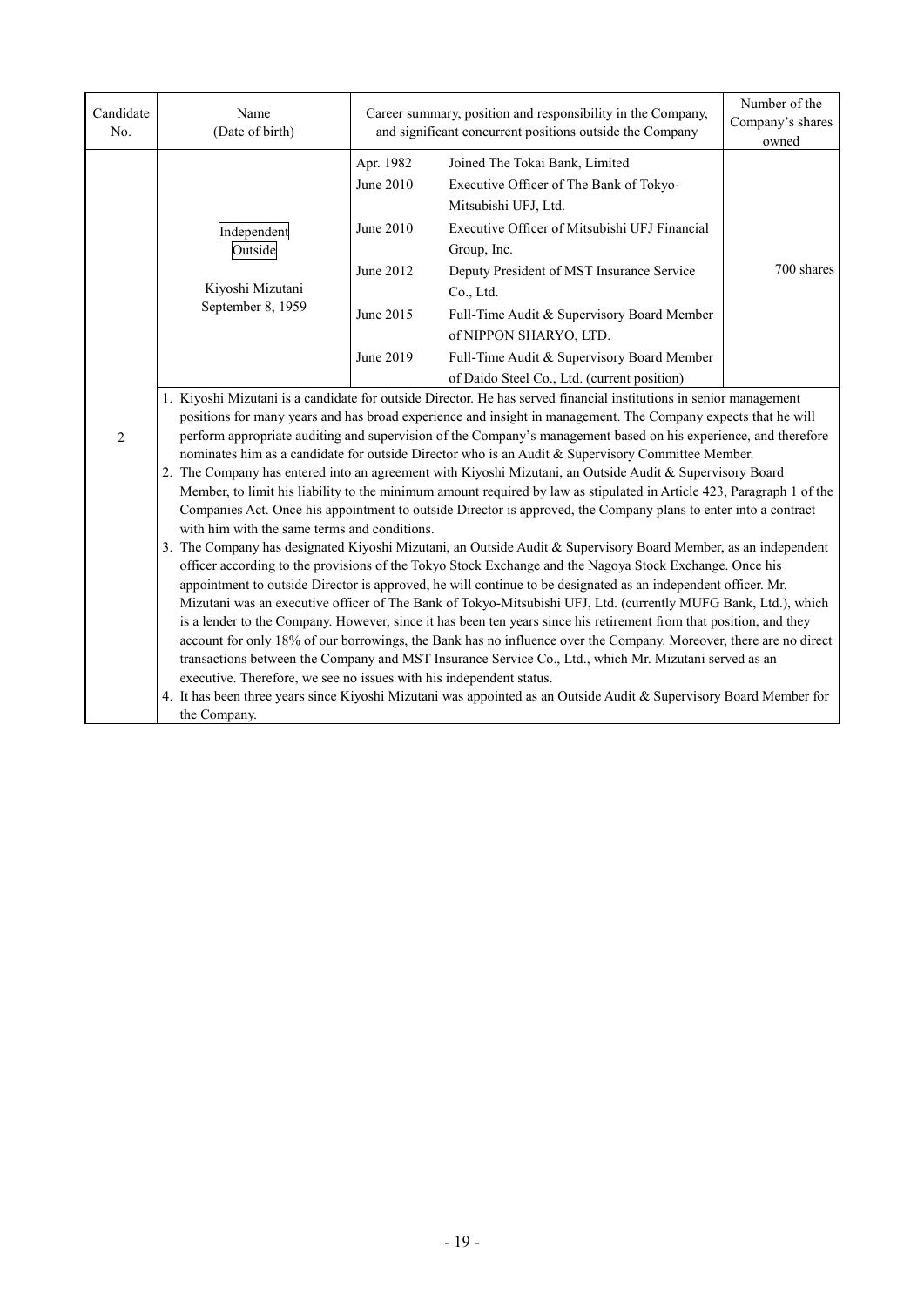| Candidate<br>No.   | Name<br>(Date of birth)                                                                                                                                                                                                                                                                                                                                                                                                                                                                                                                                                                                                                                                                                                                                                                                                                                                                                                                                                                                                                                                                                                                                                                                                                                                                                                                                                                                                                                                                                                                                                                               | Career summary, position and responsibility in the Company,<br>and significant concurrent positions outside the Company | Number of the<br>Company's shares<br>owned                                                                                                                                                                                                                 |          |  |  |
|--------------------|-------------------------------------------------------------------------------------------------------------------------------------------------------------------------------------------------------------------------------------------------------------------------------------------------------------------------------------------------------------------------------------------------------------------------------------------------------------------------------------------------------------------------------------------------------------------------------------------------------------------------------------------------------------------------------------------------------------------------------------------------------------------------------------------------------------------------------------------------------------------------------------------------------------------------------------------------------------------------------------------------------------------------------------------------------------------------------------------------------------------------------------------------------------------------------------------------------------------------------------------------------------------------------------------------------------------------------------------------------------------------------------------------------------------------------------------------------------------------------------------------------------------------------------------------------------------------------------------------------|-------------------------------------------------------------------------------------------------------------------------|------------------------------------------------------------------------------------------------------------------------------------------------------------------------------------------------------------------------------------------------------------|----------|--|--|
|                    |                                                                                                                                                                                                                                                                                                                                                                                                                                                                                                                                                                                                                                                                                                                                                                                                                                                                                                                                                                                                                                                                                                                                                                                                                                                                                                                                                                                                                                                                                                                                                                                                       | Apr. 1973<br><b>July 2001</b>                                                                                           | Joined Meiji Life Insurance Company<br>Director and General Manager, Real Estate<br><b>Investment Department</b>                                                                                                                                           |          |  |  |
|                    |                                                                                                                                                                                                                                                                                                                                                                                                                                                                                                                                                                                                                                                                                                                                                                                                                                                                                                                                                                                                                                                                                                                                                                                                                                                                                                                                                                                                                                                                                                                                                                                                       | Apr. 2005                                                                                                               | Managing Director of Meiji Yasuda Life                                                                                                                                                                                                                     |          |  |  |
|                    | Independent                                                                                                                                                                                                                                                                                                                                                                                                                                                                                                                                                                                                                                                                                                                                                                                                                                                                                                                                                                                                                                                                                                                                                                                                                                                                                                                                                                                                                                                                                                                                                                                           |                                                                                                                         | <b>Insurance Company</b>                                                                                                                                                                                                                                   |          |  |  |
|                    | Outside                                                                                                                                                                                                                                                                                                                                                                                                                                                                                                                                                                                                                                                                                                                                                                                                                                                                                                                                                                                                                                                                                                                                                                                                                                                                                                                                                                                                                                                                                                                                                                                               | Dec. 2005                                                                                                               | President                                                                                                                                                                                                                                                  |          |  |  |
|                    |                                                                                                                                                                                                                                                                                                                                                                                                                                                                                                                                                                                                                                                                                                                                                                                                                                                                                                                                                                                                                                                                                                                                                                                                                                                                                                                                                                                                                                                                                                                                                                                                       | <b>July 2006</b>                                                                                                        | President<br>Director, Representative Executive Officer                                                                                                                                                                                                    | 0 shares |  |  |
|                    | Kenji Matsuo                                                                                                                                                                                                                                                                                                                                                                                                                                                                                                                                                                                                                                                                                                                                                                                                                                                                                                                                                                                                                                                                                                                                                                                                                                                                                                                                                                                                                                                                                                                                                                                          | <b>July 2013</b>                                                                                                        | Representative Executive Officer                                                                                                                                                                                                                           |          |  |  |
|                    | June 22, 1949                                                                                                                                                                                                                                                                                                                                                                                                                                                                                                                                                                                                                                                                                                                                                                                                                                                                                                                                                                                                                                                                                                                                                                                                                                                                                                                                                                                                                                                                                                                                                                                         | <b>July 2013</b>                                                                                                        | Senior Adviser                                                                                                                                                                                                                                             |          |  |  |
|                    |                                                                                                                                                                                                                                                                                                                                                                                                                                                                                                                                                                                                                                                                                                                                                                                                                                                                                                                                                                                                                                                                                                                                                                                                                                                                                                                                                                                                                                                                                                                                                                                                       | June 2017                                                                                                               | Audit & Supervisory Board Member of Daido                                                                                                                                                                                                                  |          |  |  |
|                    |                                                                                                                                                                                                                                                                                                                                                                                                                                                                                                                                                                                                                                                                                                                                                                                                                                                                                                                                                                                                                                                                                                                                                                                                                                                                                                                                                                                                                                                                                                                                                                                                       |                                                                                                                         | Steel Co., Ltd. (current position)                                                                                                                                                                                                                         |          |  |  |
|                    |                                                                                                                                                                                                                                                                                                                                                                                                                                                                                                                                                                                                                                                                                                                                                                                                                                                                                                                                                                                                                                                                                                                                                                                                                                                                                                                                                                                                                                                                                                                                                                                                       | Apr. 2022                                                                                                               | Honorary Advisor of Meiji Yasuda Life                                                                                                                                                                                                                      |          |  |  |
| 3                  |                                                                                                                                                                                                                                                                                                                                                                                                                                                                                                                                                                                                                                                                                                                                                                                                                                                                                                                                                                                                                                                                                                                                                                                                                                                                                                                                                                                                                                                                                                                                                                                                       |                                                                                                                         | Insurance Company (current position)                                                                                                                                                                                                                       |          |  |  |
|                    | 1. Kenji Matsuo is a candidate for outside Director. He has served financial institutions in senior management positions<br>for many years and has broad experience and insight in management. The Company expects that he will perform<br>appropriate auditing and supervision of the Company's management based on his experience, and therefore<br>nominates him as a candidate for outside Director who is an Audit & Supervisory Committee Member.<br>2. The Company has entered into an agreement with Kenji Matsuo, an Outside Audit & Supervisory Board Member, to<br>limit his liability to the minimum amount required by law as stipulated in Article 423, Paragraph 1 of the Companies<br>Act. Once his appointment is approved, the Company plans to enter into a contract with him with the same terms<br>and conditions.<br>3. The Company has designated Kenji Matsuo, an Outside Audit & Supervisory Board Member, as an independent<br>officer according to the provisions of the Tokyo Stock Exchange and the Nagoya Stock Exchange. Once his<br>appointment to outside Director is approved, he will continue to be designated as an independent officer. Mr. Matsuo<br>was an executive officer of Meiji Yasuda Life Insurance Company, which is a lender to the Company. However,<br>since it has been nine years since his retirement from that position, and they account for only 5% of our borrowings,<br>they do not have influence over the Company.<br>4. It has been five years since Kenji Matsuo was appointed as an Outside Audit & Supervisory Board Member for the |                                                                                                                         |                                                                                                                                                                                                                                                            |          |  |  |
| Notes:<br>1.<br>2. | Company.<br>There is no special interest between any of the candidates and the Company.                                                                                                                                                                                                                                                                                                                                                                                                                                                                                                                                                                                                                                                                                                                                                                                                                                                                                                                                                                                                                                                                                                                                                                                                                                                                                                                                                                                                                                                                                                               |                                                                                                                         | The Company has entered into a liability insurance policy for officers, etc., with an insurance company to cover damages<br>that grise when an insured person is liable due to the execution of his or her duties or receives a claim in carrying out such |          |  |  |

that arise when an insured person is liable due to the execution of his or her duties or receives a claim in carrying out such responsibilities. However, there are exemptions. For example, no compensation is made for damages caused intentionally or due to gross negligence. Each Director will become an insured person under this policy upon his or her election. Moreover, the Company plans to renew this insurance policy in the middle of their terms of office.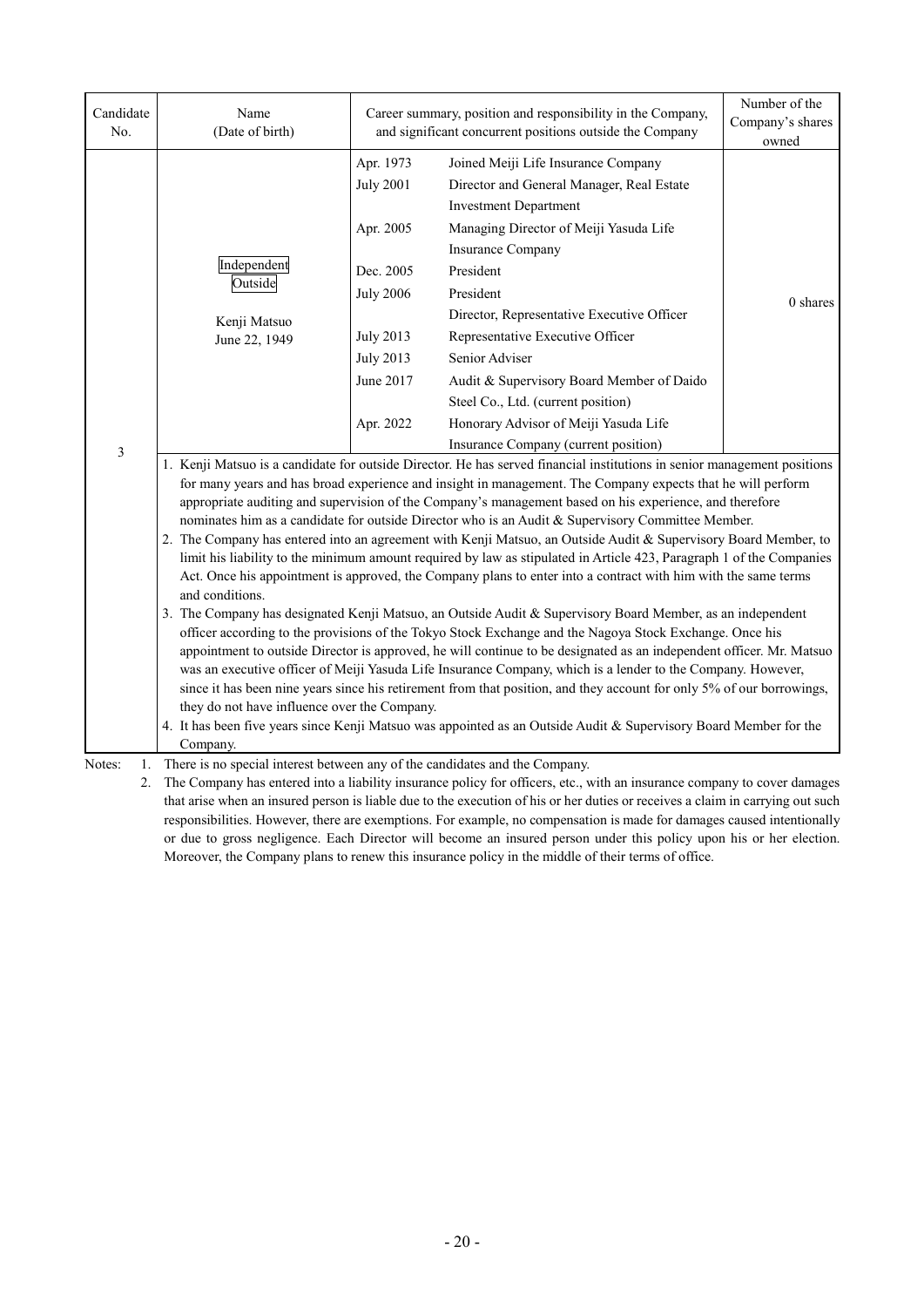# (Reference) Skills Matrix

If Proposals No. 3 and No. 4 are approved and adopted as proposed, the skills of the Company's Directors will be as follows: Please note that the knowledge and experience of each Director is not limited to the items on the list.

|  |                                            | Name                   | <b>ESG</b><br>Management /<br>Planning | Manufac-<br>turing<br>Technology/<br>R&D | Sales /<br>Marketing | Finance /<br>Accounting | IT         | Overseas<br><b>Business</b> | Legal /<br>Compliance |
|--|--------------------------------------------|------------------------|----------------------------------------|------------------------------------------|----------------------|-------------------------|------------|-----------------------------|-----------------------|
|  |                                            | Tadashi<br>Shimao      | ○                                      |                                          | $\bigcirc$           |                         | $\bigcirc$ | $\bigcirc$                  |                       |
|  |                                            | Takeshi<br>Ishiguro    | $\bigcirc$                             |                                          | $\bigcirc$           |                         |            | $\bigcirc$                  |                       |
|  |                                            | Tsukasa<br>Nishimura   | ○                                      | $\bigcirc$                               |                      |                         |            |                             | $\bigcirc$            |
|  |                                            | Tetsuya<br>Shimizu     | ○                                      | $\bigcirc$                               |                      |                         |            | $\bigcirc$                  |                       |
|  | Director                                   | Kazuhiro<br>Toshimitsu |                                        |                                          | $\bigcirc$           |                         |            |                             | $\bigcirc$            |
|  |                                            | Toshiaki<br>Yamashita  | $\bigcirc$                             |                                          | ∩                    |                         |            |                             |                       |
|  |                                            | Akihito Kajita         |                                        |                                          | $\bigcirc$           | $\bigcirc$              | $\bigcirc$ |                             | $\bigcirc$            |
|  |                                            | Shuji Soma             |                                        | $\bigcirc$                               |                      |                         | $\bigcirc$ | $\bigcirc$                  |                       |
|  |                                            | Ryoichi<br>Yamamoto    | $\bigcirc$                             |                                          | $\bigcirc$           |                         |            |                             |                       |
|  |                                            | Mutsuko Jinbo          |                                        | $\bigcirc$                               |                      |                         |            |                             | $\bigcirc$            |
|  | Audit & Supervisory<br>Committee<br>Member | Susumu<br>Shimura      | ○                                      | $\bigcirc$                               |                      |                         |            |                             | ◯                     |
|  |                                            | Kiyoshi<br>Mizutani    | ∩                                      |                                          | ∩                    | $\bigcirc$              |            | $\bigcirc$                  | $\bigcirc$            |
|  |                                            | Kenji Matsuo           | $\bigcirc$                             |                                          | $\bigcirc$           | $\bigcirc$              |            |                             |                       |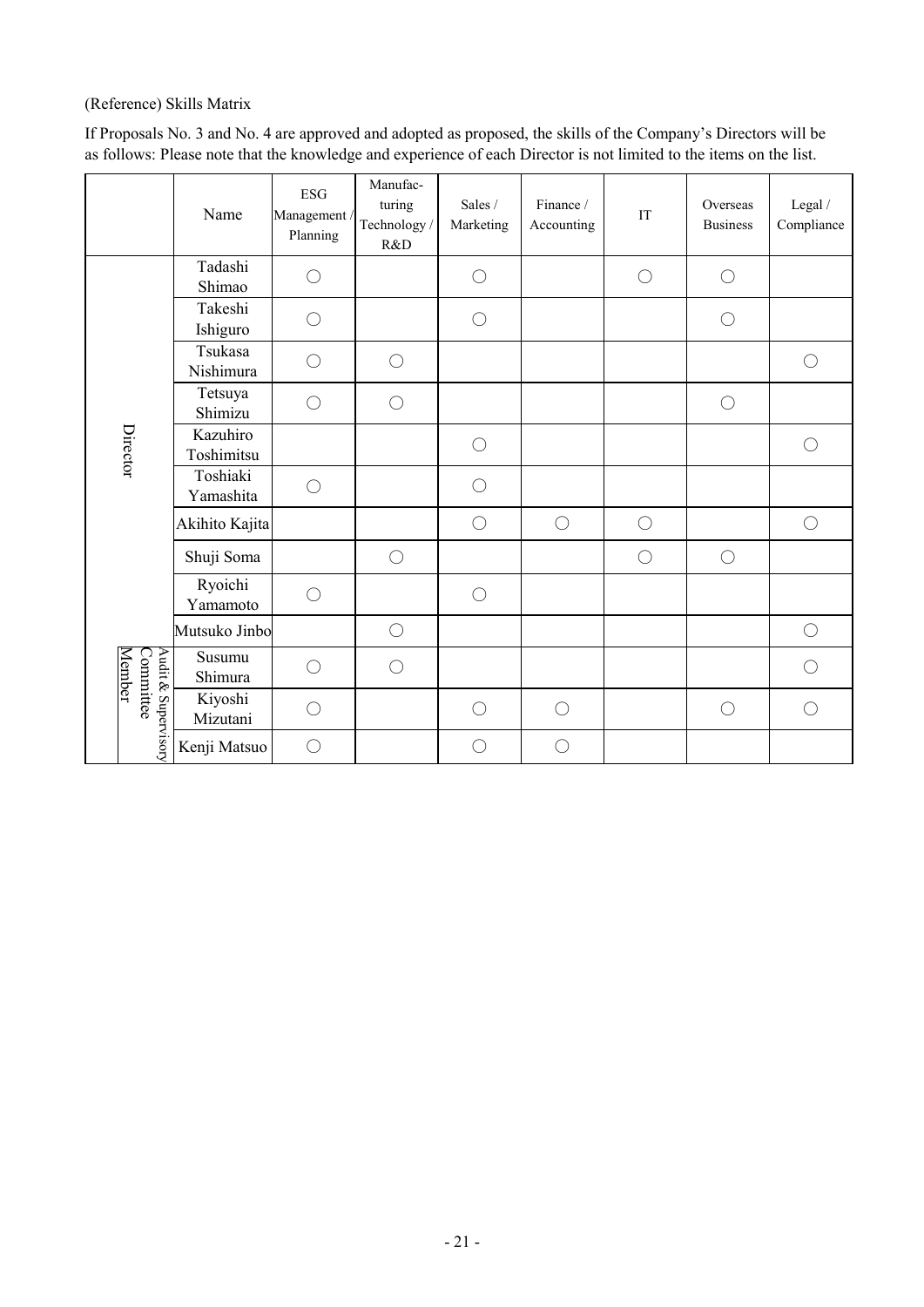# **Proposal No. 5 Election of One Director Who Is a Substitute Audit & Supervisory Committee Member**

If Proposal No. 2 "Partial Amendment to the Articles of Incorporation" is approved and adopted as drafted, the Company will transition into a company with an Audit & Supervisory Committee; therefore, to prepare for a shortage of Directors who are Audit & Supervisory Committee Members according to the legally required amount, we propose the election of one Director who is a Substitute Audit & Supervisory Committee Member.

Moreover, the Audit & Supervisory Board has approved this proposal.

However, this proposal can only take effect after Proposal No. 2 "Partial Amendment to the Articles of Incorporation" takes effect.

The candidate for the role of Director who is a Substitute Audit & Supervisory Committee Member is as follows:

| Name<br>(Date of birth) | Career summary, position and responsibility in the Company,<br>and significant concurrent positions outside the Company | Number of the<br>Company's shares<br>owned       |                |
|-------------------------|-------------------------------------------------------------------------------------------------------------------------|--------------------------------------------------|----------------|
|                         | Apr. 1992                                                                                                               | Joined Chuo Audit Corporation                    |                |
| Independent             | July 1995                                                                                                               | Registered as an attorney at law and joined Fuji |                |
| Outside                 |                                                                                                                         | Law Office                                       |                |
|                         | Apr. 1999                                                                                                               | Established Kawabe Law Office (Currently         | $1,000$ shares |
| Nobuyasu Kawabe         |                                                                                                                         | Kawabe Kato Law Office) (current position)       |                |
| (Mav 25, 1965)          | June 2020                                                                                                               | Substitute Audit & Supervisory Board Member      |                |
|                         |                                                                                                                         | of Daido Steel Co., Ltd. (current position)      |                |

#### Candidate for the role of Director who is a Substitute Audit & Supervisory Committee Member

1. There is no special interest between Nobuyasu Kawabe and the Company.

2. Nobuyasu Kawabe is a candidate for the role of outside Director who is a Substitute Audit & Supervisory Committee Member. Although Mr. Kawabe has no experience in corporate management, he does have broad experience and insight in corporate legal affairs gained from his many years as an attorney. The Company expects that he will perform appropriate auditing and supervision of the Company's management based on his experience, and therefore nominates him as a candidate for outside Director who is a Substitute Audit & Supervisory Committee Member.

3. If Nobuyasu Kawabe is appointed as a Director who is an Audit & Supervisory Committee Member, the Company plans to enter into an agreement with him to limit his liability the minimum amount required by law as stipulated in Article 423, Paragraph 1 of the Companies Act.

4. If Nobuyasu Kawabe is appointed as a Director who is an Audit & Supervisory Committee Member, the Company plans to designate him as an independent officer according to the provisions of the Tokyo Stock Exchange and the Nagoya Stock Exchange.

5. The Company has entered into a liability insurance policy for officers, etc., with an insurance company to cover damages that arise when an insured person is liable due to the execution of his or her duties or receives a claim in carrying out such responsibilities. However, there are exemptions. For example, no compensation is made for damages caused intentionally or due to gross negligence. If Nobuyasu Kawabe is appointed as a Director who is an Audit & Supervisory Committee Member, he will be covered by this insurance policy.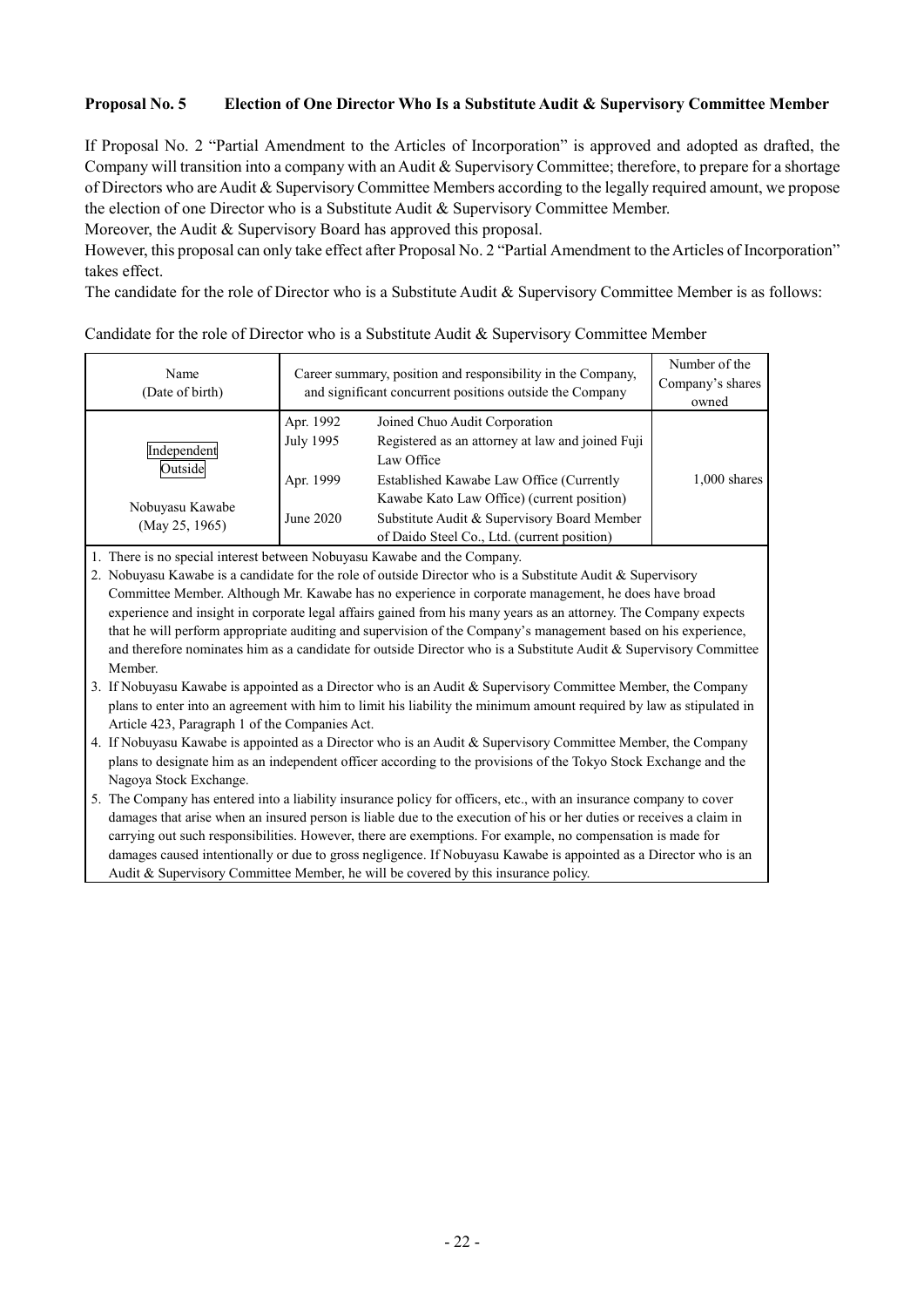# **Proposal No. 6 Determination of Amount of Remuneration for Directors (Excluding Those Who Are Audit & Supervisory Committee Members)**

At the 91st Annual General Meeting of Shareholders held on June 26, 2015, it was approved that remuneration for Directors shall be limited to ¥41 million per month (¥5 million per month for outside Directors). However, if Proposal No. 2 "Partial Amendment to the Articles of Incorporation" is approved and adopted as drafted, the Company will transition into a company with an Audit & Supervisory Committee. Thus, in consideration of the recent economic situation and other various circumstances, the Company proposes that the remuneration of Directors (excluding those who are Members of the Audit & Supervisory Committee; hereinafter the same shall apply in this proposal) after said transition shall be limited to ¥41 million per month (¥5 million per month for outside Directors) and that the specific amount and timing of payment to each Director shall be determined by a resolution of the Board of Directors. If this proposal is approved, the Company plans to make some policy changes, such as changes in terminology, in conjunction with the transition to a company with an Audit & Supervisory Committee. We believe that this proposal is appropriate not only because the amounts of remuneration were determined by the Board of Directors after Nomination and Remuneration Committee, of which the majority is composed of independent outside Directors and independent outside Audit & Supervisory Board Members, but also because it requests approval of the same limits of remuneration as before the transition to a company with an Audit & Supervisory Committee.

If Proposal No. 2 "Partial Amendment to the Articles of Incorporation" and Proposal No. 3 "Election of Ten Directors (Excluding Directors Who Are Audit & Supervisory Committee Members)" are approved and adopted as drafted, the number of Directors will be ten (including three outside Directors).

This proposal will become effective only upon the condition that the amendments contained in Proposal No. 2 "Partial Amendment to the Articles of incorporation" have taken effect.